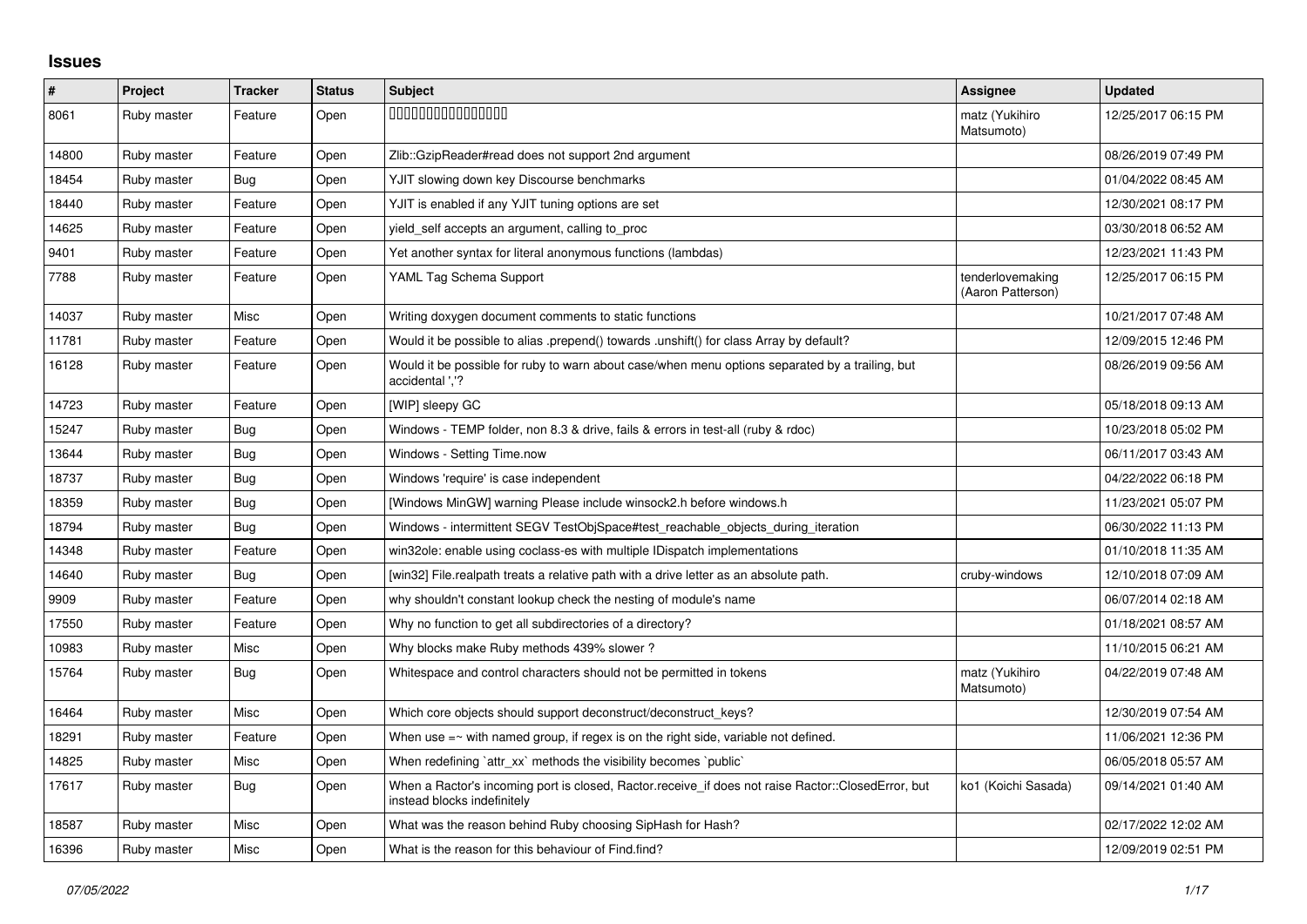| $\vert$ # | Project     | <b>Tracker</b> | <b>Status</b> | Subject                                                                                              | Assignee                       | <b>Updated</b>      |
|-----------|-------------|----------------|---------------|------------------------------------------------------------------------------------------------------|--------------------------------|---------------------|
| 18352     | Ruby master | Misc           | Open          | What is the Hash#grep expected?                                                                      |                                | 11/28/2021 10:39 PM |
| 16157     | Ruby master | Misc           | Open          | What is the correct and *portable* way to do generic delegation?                                     |                                | 10/15/2019 04:28 PM |
| 14190     | Ruby master | Misc           | Open          | What are the semantics of \$SAFE?                                                                    |                                | 12/15/2017 10:28 PM |
| 16188     | Ruby master | Misc           | Open          | What are the performance implications of the new keyword arguments in 2.7 and 3.0?                   | jeremyevans0 (Jeremy<br>Evans) | 11/27/2019 04:45 PM |
| 18247     | Ruby master | Bug            | Open          | weird results for `Array#slice` or `Array#[]` with argument of type `Enumerator::ArithmeticSequence` |                                | 03/30/2022 11:05 PM |
| 16971     | Ruby master | Feature        | Open          | weak_ref&.some_method should behave like object&.some_method                                         |                                | 06/19/2020 03:17 PM |
| 16959     | Ruby master | <b>Bug</b>     | Open          | Weakmap has specs and third-party usage despite being a private API                                  |                                | 06/13/2020 08:54 PM |
| 7840      | Ruby master | <b>Bug</b>     | Open          | -Wdeclaration-after-statement is valid for C/ObjC but not for C++                                    | nobu (Nobuyoshi<br>Nakada)     | 06/02/2020 04:41 PM |
| 9724      | Ruby master | Misc           | Open          | Warnings in Ruby: allow per-file directives to i.e. suppress warnings                                |                                | 04/10/2014 06:21 PM |
| 15817     | Ruby master | Feature        | Open          | Warnings for undef_method and remove_method on initialize()                                          |                                | 05/02/2019 09:11 AM |
| 16755     | Ruby master | Feature        | Open          | warning: `if' at the end of line without an expression                                               |                                | 04/03/2020 11:28 PM |
| 10728     | Ruby master | Feature        | Open          | Warning for Fixnum#size to use RbConfig::SIZEOF['long']                                              |                                | 01/11/2015 04:23 PM |
| 9613      | Ruby master | Feature        | Open          | Warn about unsafe ossl ciphers                                                                       |                                | 09/13/2015 03:27 AM |
| 16507     | Ruby master | Misc           | Open          | $=$ vs include? or match?                                                                            |                                | 01/12/2020 11:27 PM |
| 12589     | Ruby master | Feature        | Open          | VM performance improvement proposal                                                                  |                                | 02/20/2018 05:00 AM |
| 8404      | Ruby master | Feature        | Open          | virtual, hooked or read only global variabels for ruby only code too                                 |                                | 05/14/2013 09:19 PM |
| 14602     | Ruby master | Feature        | Open          | Version of dig that raises error if a key is not present                                             |                                | 05/25/2022 12:02 PM |
| 18376     | Ruby master | Feature        | Open          | Version comparison API                                                                               |                                | 12/30/2021 10:33 AM |
| 12114     | Ruby master | Feature        | Open          | $\texttt{SVERBOSE}$ = true is being ignored                                                          |                                | 02/26/2016 02:00 PM |
| 18795     | Ruby master | <b>Bug</b>     | Open          | Verbose GC debug output with -DRGENGC_DEBUG=5 causes a crash                                         |                                | 06/08/2022 08:24 AM |
| 9174      | Ruby master | Feature        | Open          | value receiving block for Hash#has_key?                                                              |                                | 11/29/2013 06:33 AM |
| 14079     | Ruby master | Feature        | Open          | Validate argument list without calling method                                                        |                                | 11/07/2017 03:20 AM |
| 12086     | Ruby master | Feature        | Open          | using: option for instance_eval etc.                                                                 |                                | 12/29/2019 07:46 PM |
| 12435     | Ruby master | Feature        | Open          | Using connect_nonblock to open TCP connections in Net::HTTP#connect                                  |                                | 06/06/2016 12:42 AM |
| 10371     | Ruby master | Feature        | Open          | Use Thread#handle_interrupt in MonitorMixin                                                          |                                | 12/23/2021 11:43 PM |
| 16684     | Ruby master | Feature        | Open          | Use the word "to" instead of "from" in backtrace                                                     |                                | 04/10/2020 07:58 AM |
| 12928     | Ruby master | Feature        | Open          | Use socket conect_timeout in net stdlib for open_timeout                                             |                                | 12/02/2019 09:20 PM |
| 18369     | Ruby master | Feature        | Open          | users.detect(:name, "Dorian") as shorthand for users.detect {  user  user.name == "Dorian" }         |                                | 12/03/2021 02:23 PM |
| 10755     | Ruby master | Feature        | Open          | Use rb_define_alias instead of rb_define_method for rb_cHash                                         |                                | 07/27/2021 11:09 AM |
| 18740     | Ruby master | Bug            | Open          | Use of rightward assignment changes line number needed for line-targeted TracePoint                  |                                | 04/27/2022 09:56 AM |
| 14718     | Ruby master | Feature        | Open          | Use jemalloc by default?                                                                             |                                | 03/25/2020 06:38 PM |
| 13881     | Ruby master | Feature        | Open          | Use getcontext/setcontext on OS X                                                                    |                                | 09/08/2017 09:13 AM |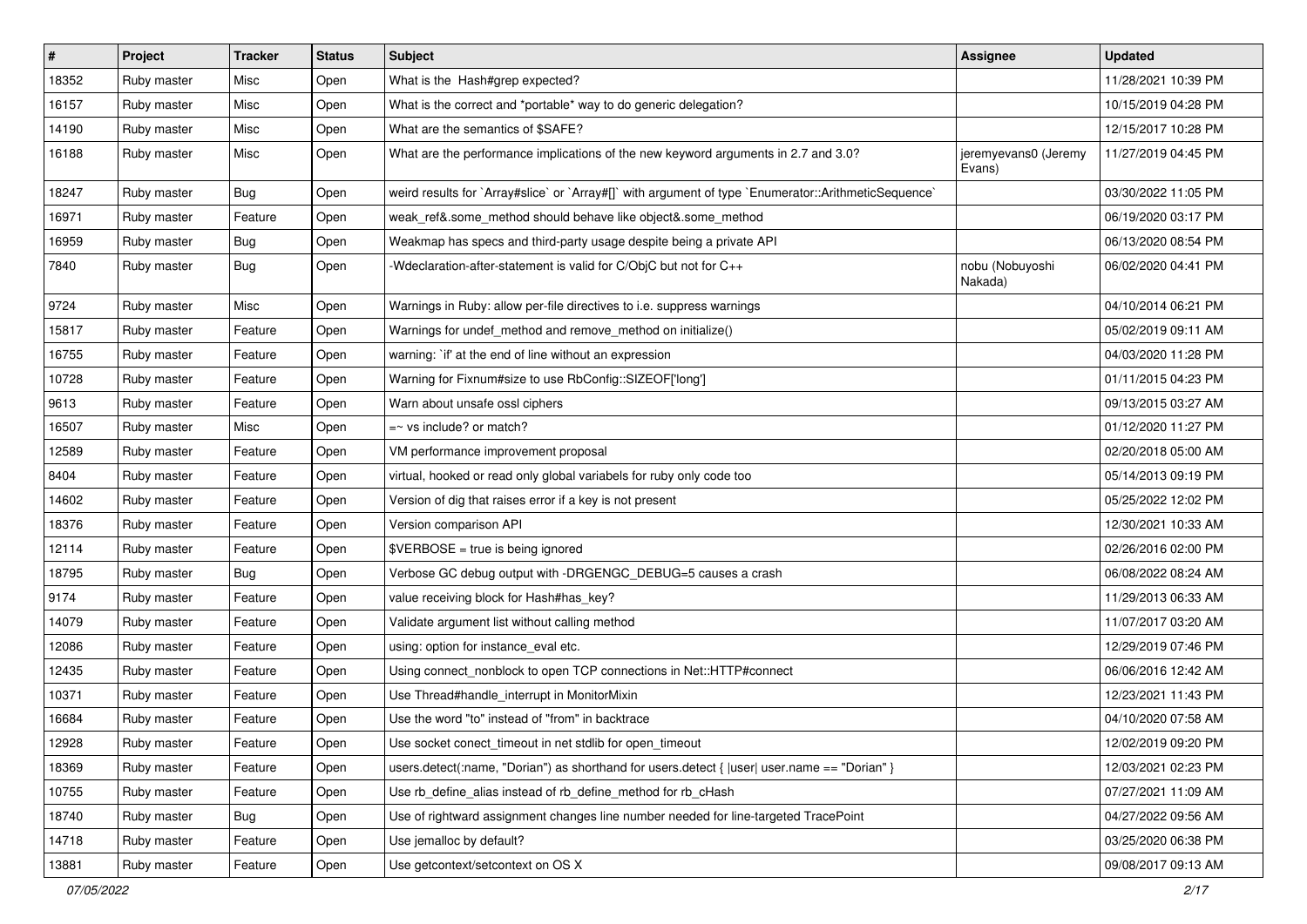| #     | Project     | <b>Tracker</b> | <b>Status</b> | <b>Subject</b>                                                                        | <b>Assignee</b>       | <b>Updated</b>      |
|-------|-------------|----------------|---------------|---------------------------------------------------------------------------------------|-----------------------|---------------------|
| 10251 | Ruby master | Feature        | Open          | URI: Support wildcards (globbing) in no_proxy                                         |                       | 12/16/2015 05:22 AM |
| 14411 | Ruby master | Feature        | Open          | URI#secure?                                                                           |                       | 02/11/2018 03:44 PM |
| 12852 | Ruby master | <b>Bug</b>     | Open          | URI parse can't handle non-ascii URIs                                                 | akira (akira yamada)  | 12/12/2016 06:39 PM |
| 17569 | Ruby master | Misc           | Open          | uri lib maintainership                                                                | akr (Akira Tanaka)    | 01/23/2021 10:42 AM |
| 17309 | Ruby master | Misc           | Open          | URI escape being deprecated, yet there is no replacement                              |                       | 11/11/2020 12:52 AM |
| 18639 | Ruby master | Feature        | Open          | Update Unicode data to Unicode Version 15.0.0                                         | duerst (Martin Dürst) | 03/22/2022 07:38 PM |
| 17154 | Ruby master | Misc           | Open          | Update Pathname Documentation to Clarify Expected Behavior                            | akr (Akira Tanaka)    | 09/05/2020 01:18 PM |
| 11690 | Ruby master | Feature        | Open          | Update Hash during multiple assignment                                                |                       | 12/10/2015 12:26 PM |
| 17562 | Ruby master | Feature        | Open          | Update -E option in --help                                                            |                       | 01/19/2021 05:38 PM |
| 17420 | Ruby master | Bug            | Open          | Unsafe mutation of \$" when doing non-RubyGems require in Ractor                      | ko1 (Koichi Sasada)   | 01/07/2021 01:23 PM |
| 15413 | Ruby master | Feature        | Open          | unmarkable C stack (3rd stack)                                                        |                       | 12/15/2018 01:13 AM |
| 18286 | Ruby master | Bug            | Open          | Universal arm64/x86_84 binary built on an x86_64 machine segfaults/is killed on arm64 |                       | 05/26/2022 09:45 PM |
| 15781 | Ruby master | Feature        | Open          | Unify Method List Introspection?                                                      |                       | 04/21/2019 11:16 PM |
| 17825 | Ruby master | Feature        | Open          | Uniformize Float::INFINITY and Date::infinity.new                                     |                       | 05/04/2021 01:43 AM |
| 18510 | Ruby master | <b>Bug</b>     | Open          | Unexpected waiting for console when starting ruby on windows                          |                       | 01/23/2022 02:53 PM |
| 18013 | Ruby master | Bug            | Open          | Unexpected results when mxiing negated character classes and case-folding             |                       | 06/29/2021 12:05 PM |
| 18798 | Ruby master | Feature        | Open          | UnboundMethod#==`with inherited classes                                               |                       | 05/25/2022 12:32 AM |
| 10879 | Ruby master | Feature        | Open          | UnboundMethod#to_proc                                                                 |                       | 02/21/2015 07:56 PM |
| 14582 | Ruby master | Bug            | Open          | Unable to use `method_entry` and `method_return` tracing probes since 2.5             |                       | 06/18/2021 06:08 PM |
| 17950 | Ruby master | Feature        | Open          | Unable to pattern-match against a String key                                          |                       | 06/15/2021 11:42 AM |
| 12625 | Ruby master | Feature        | Open          | TypeError.assert, ArgumentError.assert                                                |                       | 08/10/2016 04:36 AM |
| 16471 | Ruby master | Feature        | Open          | Two feature requests for WeakRef: get original object, callback feature               |                       | 01/02/2020 03:44 PM |
| 17566 | Ruby master | Feature        | Open          | Tune thread QoS / efficiency on macOS                                                 |                       | 01/29/2021 09:16 AM |
| 13763 | Ruby master | Feature        | Open          | Trigger "unused variable warning" for unused variables in parameter lists             |                       | 11/28/2017 04:49 AM |
| 18444 | Ruby master | Bug            | Open          | Trapped TSTP causes a locking deadlock in 3.0.3 onward                                |                       | 05/26/2022 10:29 PM |
| 10237 | Ruby master | Feature        | Open          | Transform all elements of one Encoding into another Encoding for Array and Hash       |                       | 01/05/2018 09:01 PM |
| 8272  | Ruby master | Feature        | Open          | Transfer feature tracking to CommonRuby                                               |                       | 12/23/2021 11:40 PM |
| 15031 | Ruby master | Feature        | Open          | T_RANGE for testing whether object is a Range                                         |                       | 08/27/2018 11:45 AM |
| 15854 | Ruby master | Feature        | Open          | Tracing instance variable assignment                                                  | ko1 (Koichi Sasada)   | 07/29/2019 07:13 AM |
| 15568 | Ruby master | Misc           | Open          | TracePoint(:raise)#parameters raises RuntimeError                                     |                       | 01/27/2019 12:02 AM |
| 10589 | Ruby master | Feature        | Open          | [TracePoint API] Make THREAD_{BEGIN, END} events return some context information      |                       | 12/11/2014 04:27 PM |
| 18269 | Ruby master | <b>Bug</b>     | Open          | trace opt not and trace opt regexpmatch2 insns are indistinguishable                  |                       | 11/12/2021 07:44 AM |
| 16673 | Ruby master | Feature        | Open          | total_timeout for Net::HTTP                                                           |                       | 03/07/2020 06:25 AM |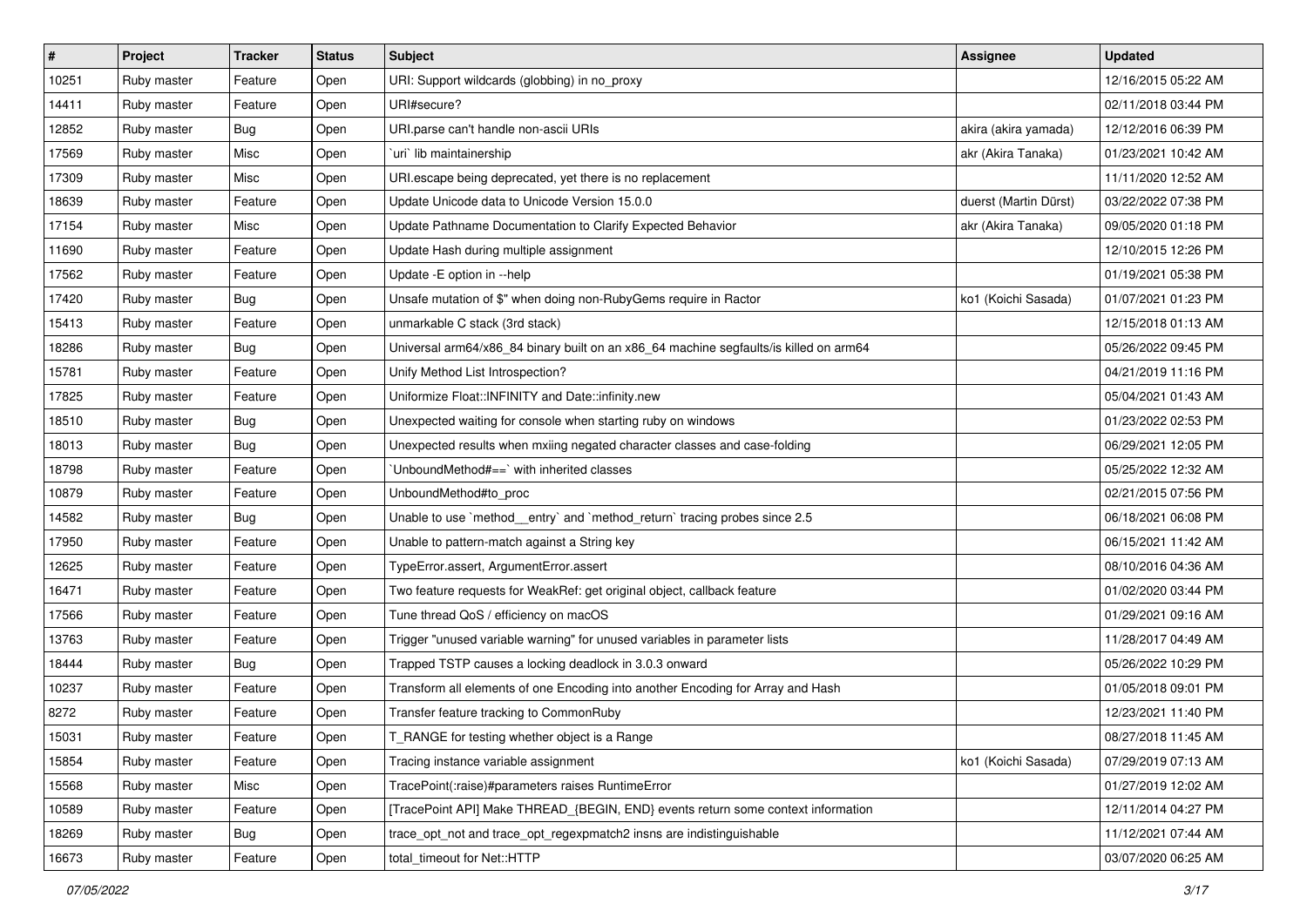| $\vert$ # | Project     | <b>Tracker</b> | <b>Status</b> | Subject                                                                                                                                               | Assignee                     | <b>Updated</b>      |
|-----------|-------------|----------------|---------------|-------------------------------------------------------------------------------------------------------------------------------------------------------|------------------------------|---------------------|
| 18840     | Ruby master | Misc           | Open          | Top-level #using and other methods docs                                                                                                               |                              | 06/18/2022 07:12 PM |
| 10238     | Ruby master | Feature        | Open          | todo: remove dependency on malloc_usable_size                                                                                                         | ko1 (Koichi Sasada)          | 12/10/2020 09:20 AM |
| 18132     | Ruby master | <b>Bug</b>     | Open          | TODO: fix ccan/list thread safety                                                                                                                     |                              | 01/02/2022 08:22 AM |
| 10519     | Ruby master | Feature        | Open          | <b>TLS Renegotiation</b>                                                                                                                              |                              | 09/13/2015 03:29 AM |
| 16637     | Ruby master | Feature        | Open          | Time#to_s and Date#to_s accept strftime format string                                                                                                 |                              | 02/17/2020 09:46 PM |
| 12173     | Ruby master | Feature        | Open          | Time#till_now`                                                                                                                                        |                              | 03/16/2016 10:19 AM |
| 18144     | Ruby master | <b>Bug</b>     | Open          | Timeout not working while regular expression match is running                                                                                         |                              | 09/02/2021 07:08 AM |
| 18033     | Ruby master | Feature        | Open          | Time.new to parse a string                                                                                                                            |                              | 12/07/2021 02:15 PM |
| 10949     | Ruby master | Feature        | Open          | Time is WB unprotected                                                                                                                                |                              | 07/23/2015 05:55 PM |
| 11174     | Ruby master | <b>Bug</b>     | Open          | threads memory leak                                                                                                                                   | ko1 (Koichi Sasada)          | 06/17/2019 03:17 PM |
| 15438     | Ruby master | <b>Bug</b>     | Open          | Threads can't switch faster than TIME_QUANTUM_(NSEC USEC MSEC)                                                                                        |                              | 03/25/2019 08:53 PM |
| 14735     | Ruby master | Misc           | Open          | thread-safe operations in a hash could be documented                                                                                                  |                              | 05/04/2018 01:09 PM |
| 12689     | Ruby master | <b>Bug</b>     | Open          | Thread isolation of $$~$ and \$                                                                                                                       |                              | 04/01/2021 08:51 PM |
| 10658     | Ruby master | Feature        | Open          | ThreadGroup local variables                                                                                                                           |                              | 01/28/2016 07:20 AM |
| 8185      | Ruby master | <b>Bug</b>     | Open          | Thread/fork issue                                                                                                                                     |                              | 12/30/2019 03:00 AM |
| 15072     | Ruby master | <b>Bug</b>     | Open          | thread.c:4356:5: error: implicit declaration of function 'ubf_list_atfork'                                                                            | normalperson (Eric<br>Wong)  | 09/20/2018 03:32 AM |
| 18797     | Ruby master | Bug            | Open          | Third argument to Regexp.new is a bit broken                                                                                                          |                              | 05/23/2022 10:11 AM |
| 13557     | Ruby master | Feature        | Open          | there's no way to pass backtrace locations as a massaged backtrace                                                                                    |                              | 06/24/2019 08:21 PM |
| 10175     | Ruby master | Feature        | Open          | There's no reason to prefer Proc.new over Kernel#proc anymore                                                                                         |                              | 11/10/2014 11:07 PM |
| 13787     | Ruby master | Misc           | Open          | The path to Ruby 3.x - would it be useful to have a separate thread here at the tracker, for discussions<br>and issues and ideas related to ruby 3.x? |                              | 08/08/2017 08:29 AM |
| 8478      | Ruby master | Feature        | Open          | The hash returned by Enumerable#group_by should have an empty array for its default value                                                             | matz (Yukihiro<br>Matsumoto) | 06/04/2013 03:56 PM |
| 18763     | Ruby master | Bug            | Open          | The configure option "--with-openssl-dir" has lower precedence than pkg-config                                                                        |                              | 05/11/2022 11:39 AM |
| 16920     | Ruby master | <b>Bug</b>     | Open          | TestThread#test_signal_at_join fails on aarch64                                                                                                       |                              | 12/07/2021 02:17 PM |
| 14761     | Ruby master | <b>Bug</b>     | Open          | TestThread#test_join_limits hangs up on Solaris 10 with gcc                                                                                           |                              | 05/16/2018 05:23 AM |
| 16493     | Ruby master | <b>Bug</b>     | Open          | TestThreadQueue#test_thr_kill is flaky on AArch64                                                                                                     |                              | 01/09/2020 09:39 AM |
| 16265     | Ruby master | Bug            | Open          | Test (spec) failure using current MSYS2 tools, related to -fstack-protector and possibly<br>D_FORTIFY_SOURCE=2                                        |                              | 12/03/2019 03:09 PM |
| 18073     | Ruby master | <b>Bug</b>     | Open          | test/ruby/test_jit.rb: "error: invalid use of '_builtin_va_arg_pack ()"" on Ruby 2.7.4 on gcc 4.8.5                                                   |                              | 12/03/2021 03:04 PM |
| 18393     | Ruby master | <b>Bug</b>     | Open          | TestReadline#test_interrupt_in_other_thread fails on armv7hl                                                                                          |                              | 12/07/2021 02:03 PM |
| 4173      | Ruby master | <b>Bug</b>     | Open          | TestProcess#test_wait_and_sigchild DDDDDDDD                                                                                                           |                              | 03/15/2018 08:29 AM |
| 10580     | Ruby master | <b>Bug</b>     | Open          | TestProcess#test_deadlock_by_signal_at_forking fails on ARM                                                                                           | akr (Akira Tanaka)           | 12/30/2019 03:00 AM |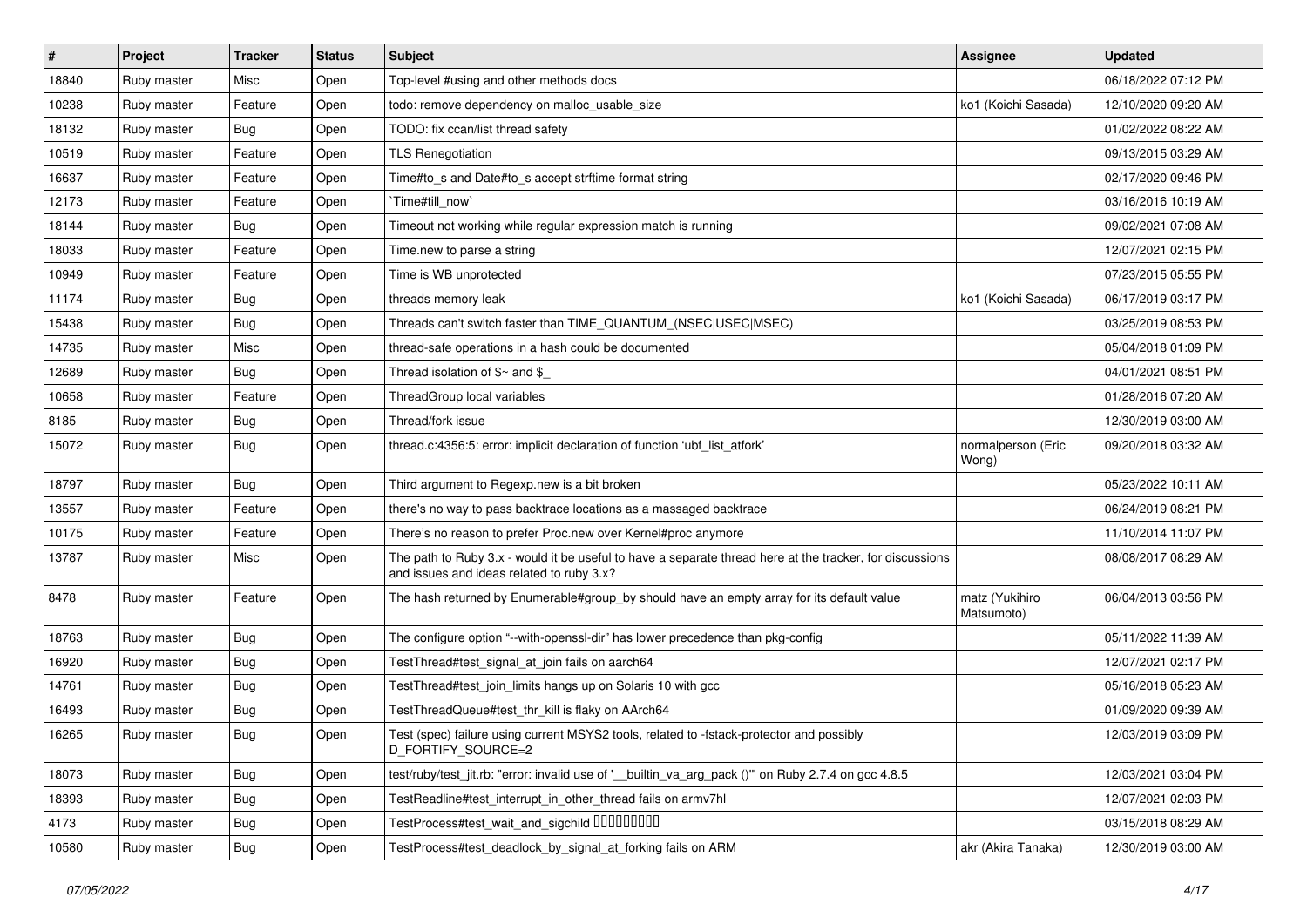| $\vert$ # | Project     | <b>Tracker</b> | <b>Status</b> | Subject                                                                                        | <b>Assignee</b>                         | <b>Updated</b>      |
|-----------|-------------|----------------|---------------|------------------------------------------------------------------------------------------------|-----------------------------------------|---------------------|
| 12500     | Ruby master | <b>Bug</b>     | Open          | TestProcess#test aspawn too long path fails on mips with "argument too big"                    |                                         | 12/29/2019 10:38 AM |
| 17999     | Ruby master | <b>Bug</b>     | Open          | TestMethod#test_zsuper intermittent timeout error on raspbian10-aarch64 Cl                     |                                         | 06/18/2021 01:33 AM |
| 17591     | Ruby master | Misc           | Open          | Test frameworks and REPLs do not show deprecation warnings by default                          |                                         | 02/17/2021 09:06 AM |
| 16492     | Ruby master | <b>Bug</b>     | Open          | TestBugReporter#test_bug_reporter_add test failures                                            | jaruga (Jun Aruga)                      | 08/24/2021 01:12 PM |
| 14064     | Ruby master | <b>Bug</b>     | Open          | test-all with and without -j - incorrect assertions and missing test methods                   |                                         | 11/03/2017 10:54 PM |
| 14601     | Ruby master | Feature        | Open          | test-all & ruby/test m17n comb.rb - fixup                                                      |                                         | 08/26/2019 07:30 PM |
| 18380     | Ruby master | <b>Bug</b>     | Open          | TestAddressResolve#test_socket_getnameinfo_domain_blocking test failures                       |                                         | 12/21/2021 04:22 PM |
| 8896      | Ruby master | Feature        | Open          | #tap with missing block                                                                        |                                         | 12/23/2021 11:43 PM |
| 18136     | Ruby master | Feature        | Open          | take_while_after                                                                               |                                         | 01/28/2022 06:23 AM |
| 17680     | Ruby master | <b>Bug</b>     | Open          | tab completion no longer works on irb3.0                                                       |                                         | 03/13/2021 08:06 AM |
| 14681     | Ruby master | <b>Bug</b>     | Open          | syswrite': stream closed in another thread (IOError)                                           |                                         | 04/22/2018 12:12 AM |
| 13512     | Ruby master | Feature        | Open          | <b>System Threads</b>                                                                          | ko1 (Koichi Sasada)                     | 07/14/2017 07:08 AM |
| 11428     | Ruby master | Feature        | Open          | system/exec/etc. should to s their argument to restore Pathname functionality as it was in 1.8 |                                         | 11/06/2016 02:17 AM |
| 7742      | Ruby master | <b>Bug</b>     | Open          | System encoding (Windows-1258) is not recognized by Ruby to convert back to UTF-8              | duerst (Martin Dürst)                   | 12/25/2017 06:15 PM |
| 11939     | Ruby master | Feature        | Open          | Syntax sugar to apply a method replace a variable                                              |                                         | 01/04/2016 09:49 AM |
| 17290     | Ruby master | Feature        | Open          | Syntax sugar for boolean keyword argument                                                      |                                         | 10/29/2020 04:51 AM |
| 9686      | Ruby master | Feature        | Open          | Syntax for symbols used in hashes                                                              |                                         | 12/23/2021 11:43 PM |
| 8848      | Ruby master | Feature        | Open          | Syntax for binary strings                                                                      |                                         | 12/23/2021 11:43 PM |
| 18080     | Ruby master | Bug            | Open          | Syntax error on one-line pattern matching                                                      |                                         | 08/18/2021 12:38 AM |
| 13645     | Ruby master | Feature        | Open          | Syntactic sugar for indexing when using the safe navigation operator                           |                                         | 04/16/2019 03:00 PM |
| 12129     | Ruby master | Feature        | Open          | syntactic sugar for dynamic method dispatch `object_expression:method_name_expression(1, 2)`   |                                         | 03/14/2016 01:35 AM |
| 8961      | Ruby master | Feature        | Open          | Synchronizable module to easily wrap methods in a mutex                                        |                                         | 12/23/2021 11:43 PM |
| 18826     | Ruby master | <b>Bug</b>     | Open          | Symbol#to_proc inconsistent, sometimes calls private methods                                   |                                         | 06/16/2022 07:27 AM |
| 7795      | Ruby master | Feature        | Open          | Symbol.defined? and/or to_existing_symbol                                                      | matz (Yukihiro<br>Matsumoto)            | 12/25/2017 06:15 PM |
| 16102     | Ruby master | Feature        | Open          | `Symbol#call`                                                                                  |                                         | 09/12/2019 09:25 AM |
| 18439     | Ruby master | Feature        | Open          | Support YJIT for VC++                                                                          | maximecb (Maxime<br>Chevalier-Boisvert) | 01/10/2022 11:29 PM |
| 14393     | Ruby master | Feature        | Open          | Support sending file descriptors (on local machine) via DRb UNIX                               |                                         | 01/24/2018 08:58 PM |
| 18259     | Ruby master | Feature        | Open          | Support quarter spec %q in Time#strftime                                                       |                                         | 10/21/2021 12:15 PM |
| 17047     | Ruby master | Feature        | Open          | Support parameters for MAIL FROM and RCPT TO                                                   |                                         | 12/06/2021 08:16 PM |
| 11665     | Ruby master | Feature        | Open          | Support nested functions for better code organization                                          |                                         | 11/16/2016 03:06 PM |
| 10602     | Ruby master | Feature        | Open          | Support multithreaded profiling                                                                |                                         | 07/09/2019 01:24 AM |
| 17151     | Ruby master | Feature        | Open          | Support multiple builtin ruby code for implimatation in Ruby & C                               |                                         | 09/05/2020 01:41 AM |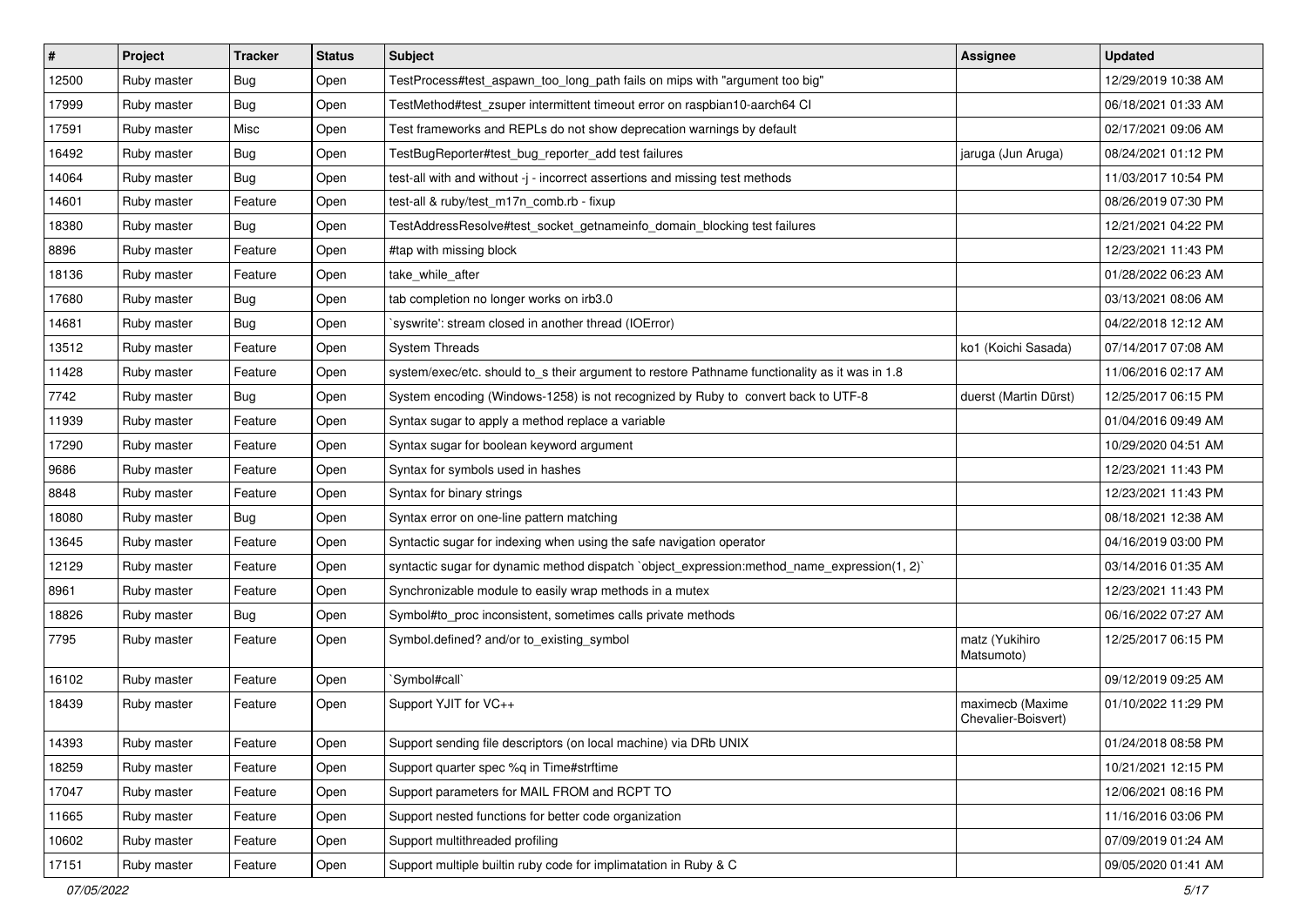| $\vert$ # | Project     | <b>Tracker</b> | <b>Status</b> | <b>Subject</b>                                                                                                     | Assignee            | <b>Updated</b>      |
|-----------|-------------|----------------|---------------|--------------------------------------------------------------------------------------------------------------------|---------------------|---------------------|
| 17844     | Ruby master | Feature        | Open          | Support list of methods to test with respond_to?                                                                   |                     | 05/06/2021 07:00 PM |
| 14550     | Ruby master | Feature        | Open          | Support keyword arguments with Date#step                                                                           |                     | 02/26/2018 03:58 AM |
| 12858     | Ruby master | Feature        | Open          | Supporting batch-requiring of files in ruby                                                                        |                     | 10/23/2016 08:05 AM |
| 7708      | Ruby master | Feature        | Open          | support for patches list                                                                                           |                     | 12/25/2017 06:15 PM |
| 11539     | Ruby master | Feature        | Open          | Support explicit declaration of volatile instance variables                                                        |                     | 01/26/2021 03:30 PM |
| 9445      | Ruby master | Feature        | Open          | Support emitting 1.9 Symbol keyword Hash syntax when pretty printing Hashes                                        |                     | 01/24/2014 06:01 AM |
| 15024     | Ruby master | Feature        | Open          | Support block in Array#join                                                                                        |                     | 08/25/2018 05:05 AM |
| 17616     | Ruby master | Feature        | Open          | Support backtracing on Linux with non-GNU-libc + libunwind                                                         |                     | 02/09/2021 01:12 PM |
| 14164     | Ruby master | Feature        | Open          | [Suggestion] Type system for ruby 3x to be usable for e. g. rubocop or autogenerating crystal code<br>and so forth |                     | 08/12/2019 08:15 AM |
| 17627     | Ruby master | Feature        | Open          | Suggestion: Implement `freeze_values` instance method on collection-like classes.                                  |                     | 02/16/2021 07:58 PM |
| 16638     | Ruby master | Feature        | Open          | Structured Data for Syslog                                                                                         |                     | 02/17/2020 07:06 PM |
| 10585     | Ruby master | Feature        | Open          | struct: speedup struct.attr = v for first 10 attributes and struct[:attr] for big structs                          |                     | 06/30/2015 08:18 PM |
| 12416     | Ruby master | Feature        | Open          | struct rb_id_table lacks mark function                                                                             |                     | 09/22/2020 07:43 PM |
| 12380     | Ruby master | Feature        | Open          | Struct` as a subclass of `Class`                                                                                   |                     | 05/14/2016 08:28 AM |
| 18886     | Ruby master | Bug            | Open          | Struct aref and aset don't trigger any tracepoints.                                                                | ko1 (Koichi Sasada) | 06/29/2022 06:05 AM |
| 7845      | Ruby master | Feature        | Open          | Strip doesn't handle unicode space characters in ruby 1.9.2 & 1.9.3 (does in 1.9.1)                                |                     | 12/23/2021 11:43 PM |
| 16927     | Ruby master | Bug            | Open          | String#tr won't return the expected result for some sign with diacritics                                           |                     | 06/01/2020 05:24 AM |
| 10331     | Ruby master | Feature        | Open          | String#to_r to recognize negative denominators                                                                     |                     | 10/06/2014 02:44 PM |
| 10152     | Ruby master | Feature        | Open          | String#strip doesn't remove non-breaking space                                                                     |                     | 04/12/2015 07:36 PM |
| 16666     | Ruby master | Feature        | Open          | 'string' - 'str' as a shortcut for 'string'.gsub('str', ")?                                                        |                     | 03/01/2020 08:38 PM |
| 17771     | Ruby master | Feature        | Open          | String#start_with? should not construct MatchData or set \$~                                                       |                     | 04/02/2021 02:49 PM |
| 15562     | Ruby master | Feature        | Open          | String#split` option to suppress the initial empty substring                                                       |                     | 01/28/2019 03:32 AM |
| 18597     | Ruby master | Feature        | Open          | Strings need a named method like 'dup' that doesn't duplicate if receiver is mutable                               |                     | 02/26/2022 11:56 PM |
| 15151     | Ruby master | Feature        | Open          | String#slice!(0,) creates a duplicate of original string                                                           |                     | 06/20/2019 03:37 PM |
| 9116      | Ruby master | Feature        | Open          | String#rsplit missing                                                                                              |                     | 04/27/2017 10:00 AM |
| 9807      | Ruby master | Feature        | Open          | String.new with block                                                                                              |                     | 05/07/2014 05:54 AM |
| 16790     | Ruby master | Feature        | Open          | string format and refinements                                                                                      |                     | 04/16/2020 03:06 AM |
| 15588     | Ruby master | Feature        | Open          | String#each_chunk and #chunks                                                                                      |                     | 12/25/2019 04:28 AM |
| 10783     | Ruby master | Misc           | Open          | String#concat has an "appending" behavior                                                                          |                     | 08/08/2018 03:08 AM |
| 14783     | Ruby master | Feature        | Open          | String#chars_at / String#bytes_at                                                                                  |                     | 05/24/2018 01:18 PM |
| 17682     | Ruby master | Feature        | Open          | String#casecmp performance improvement                                                                             |                     | 03/24/2021 02:29 PM |
| 15899     | Ruby master | Feature        | Open          | String#before and String#after                                                                                     |                     | 11/04/2019 08:57 PM |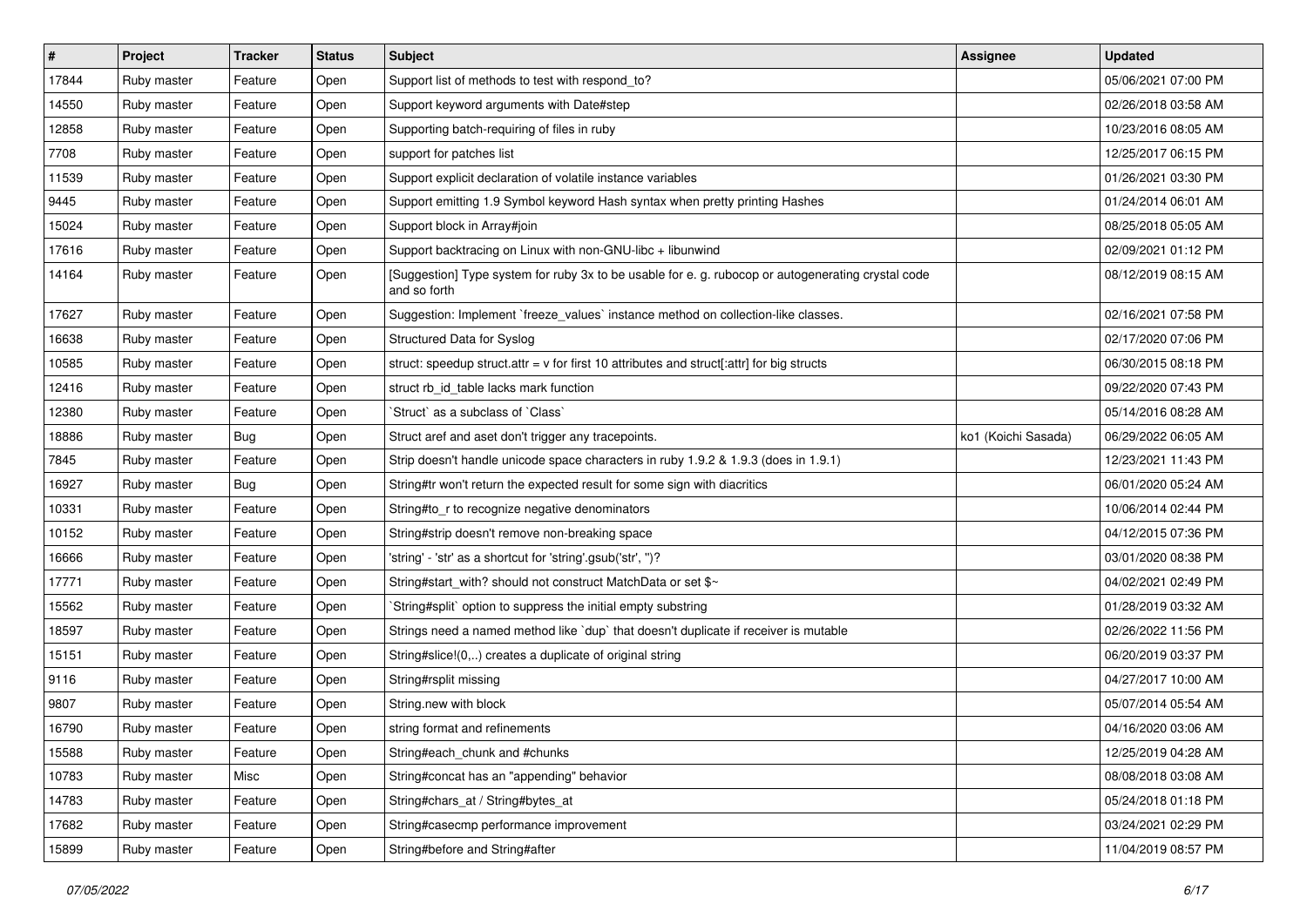| #     | Project     | <b>Tracker</b> | <b>Status</b> | <b>Subject</b>                                                                                                                                        | Assignee                          | <b>Updated</b>      |
|-------|-------------|----------------|---------------|-------------------------------------------------------------------------------------------------------------------------------------------------------|-----------------------------------|---------------------|
| 15668 | Ruby master | Feature        | Open          | stdlib: Date - Time should return the difference in days                                                                                              |                                   | 03/15/2019 07:09 AM |
| 17148 | Ruby master | Feature        | Open          | stdbuf(1) support                                                                                                                                     |                                   | 09/07/2020 04:12 AM |
| 16158 | Ruby master | <b>Bug</b>     | Open          | "st" Character Sequence In Regex Look-Behind Causes Illegal Pattern Error When Combined With<br>POSIX Bracket Expressions And Case Insensitivity Flag |                                   | 09/17/2019 09:37 AM |
| 18227 | Ruby master | Feature        | Open          | Static class initialization.                                                                                                                          | ioquatix (Samuel<br>Williams)     | 09/29/2021 09:21 PM |
| 17859 | Ruby master | Feature        | Open          | Start IRB when running just `ruby`                                                                                                                    |                                   | 05/14/2021 07:54 AM |
| 8619  | Ruby master | Feature        | Open          | <b>Standard Profiling API</b>                                                                                                                         |                                   | 12/23/2021 11:43 PM |
| 16511 | Ruby master | Feature        | Open          | Staged warnings and better compatibility for keyword arguments in 2.7.1                                                                               |                                   | 02/25/2020 06:54 PM |
| 8688  | Ruby master | Feature        | Open          | #sprintf should accept strings as keys                                                                                                                |                                   | 07/26/2013 02:33 AM |
| 17926 | Ruby master | <b>Bug</b>     | Open          | spec/ruby/core/file/atime_spec.rb: a random failing test on Travis ppc64le                                                                            |                                   | 06/02/2021 04:35 PM |
| 16451 | Ruby master | Feature        | Open          | Special ternary operator for methods ending in `?`                                                                                                    |                                   | 12/26/2019 09:03 PM |
| 18825 | Ruby master | Feature        | Open          | Specialized instruction for "array literal + `.hash`"                                                                                                 |                                   | 06/14/2022 05:24 PM |
| 17127 | Ruby master | Feature        | Open          | Some TrueClass methods are faster if implemented in Ruby                                                                                              |                                   | 11/05/2020 07:11 AM |
| 15833 | Ruby master | Feature        | Open          | Some refactors for shared-root array                                                                                                                  |                                   | 07/29/2019 07:13 AM |
| 16476 | Ruby master | Feature        | Open          | Socket.getaddrinfo cannot be interrupted by Timeout.timeout                                                                                           | Glass_saga (Masaki<br>Matsushita) | 06/16/2022 01:08 AM |
| 18759 | Ruby master | Bug            | Open          | snapshot-ruby_2_7: test failure on macos-12                                                                                                           |                                   | 04/28/2022 12:18 AM |
| 17815 | Ruby master | Misc           | Open          | Snapcraft Ruby plugin                                                                                                                                 |                                   | 04/20/2021 07:59 PM |
| 11388 | Ruby master | Feature        | Open          | SMTP Service Extension for Delivery Status Notifications                                                                                              |                                   | 02/06/2018 11:37 AM |
| 13174 | Ruby master | Feature        | Open          | Smaller id_table on 64bit platform                                                                                                                    |                                   | 01/31/2017 02:05 PM |
| 17995 | Ruby master | <b>Bug</b>     | Open          | Slow down when mjit and Ractor are being used at same time                                                                                            | k0kubun (Takashi<br>Kokubun)      | 06/11/2022 04:02 AM |
| 14474 | Ruby master | <b>Bug</b>     | Open          | skip "TestException#test_thread_signal_location" as known bug                                                                                         |                                   | 12/10/2018 07:09 AM |
| 11064 | Ruby master | <b>Bug</b>     | Open          | #singleton_methods for objects with special singleton_class returns an empty array                                                                    |                                   | 01/31/2022 05:02 AM |
| 13620 | Ruby master | Feature        | Open          | Simplifying MRI's build system: always make install                                                                                                   |                                   | 07/08/2018 09:41 AM |
| 14565 | Ruby master | Feature        | Open          | Simpler, one-liner, failsafe require in ruby? [Suggested names: require_failsafe, require_safe,<br>require_try, require_add)                          |                                   | 10/09/2019 05:42 AM |
| 14328 | Ruby master | Feature        | Open          | SIMD vectorization                                                                                                                                    |                                   | 07/16/2018 05:12 PM |
| 18068 | Ruby master | Misc           | Open          | Silence LoadError only if it is for rubygems itself                                                                                                   | hsbt (Hiroshi SHIBATA)            | 08/08/2021 02:21 PM |
| 15402 | Ruby master | Misc           | Open          | Shrinking excess retained memory of container types on promotion to uncollectible                                                                     |                                   | 12/11/2018 08:43 PM |
| 11670 | Ruby master | Feature        | Open          | Show warning to make nested def obsolete                                                                                                              | nobu (Nobuyoshi<br>Nakada)        | 11/09/2015 07:40 AM |
| 13668 | Ruby master | Feature        | Open          | Show / log test-all skips in CI here or at http://rubyci.org/ ?                                                                                       |                                   | 06/20/2017 03:30 AM |
| 17743 | Ruby master | Feature        | Open          | Show argument types in backtrace                                                                                                                      |                                   | 03/25/2021 06:39 PM |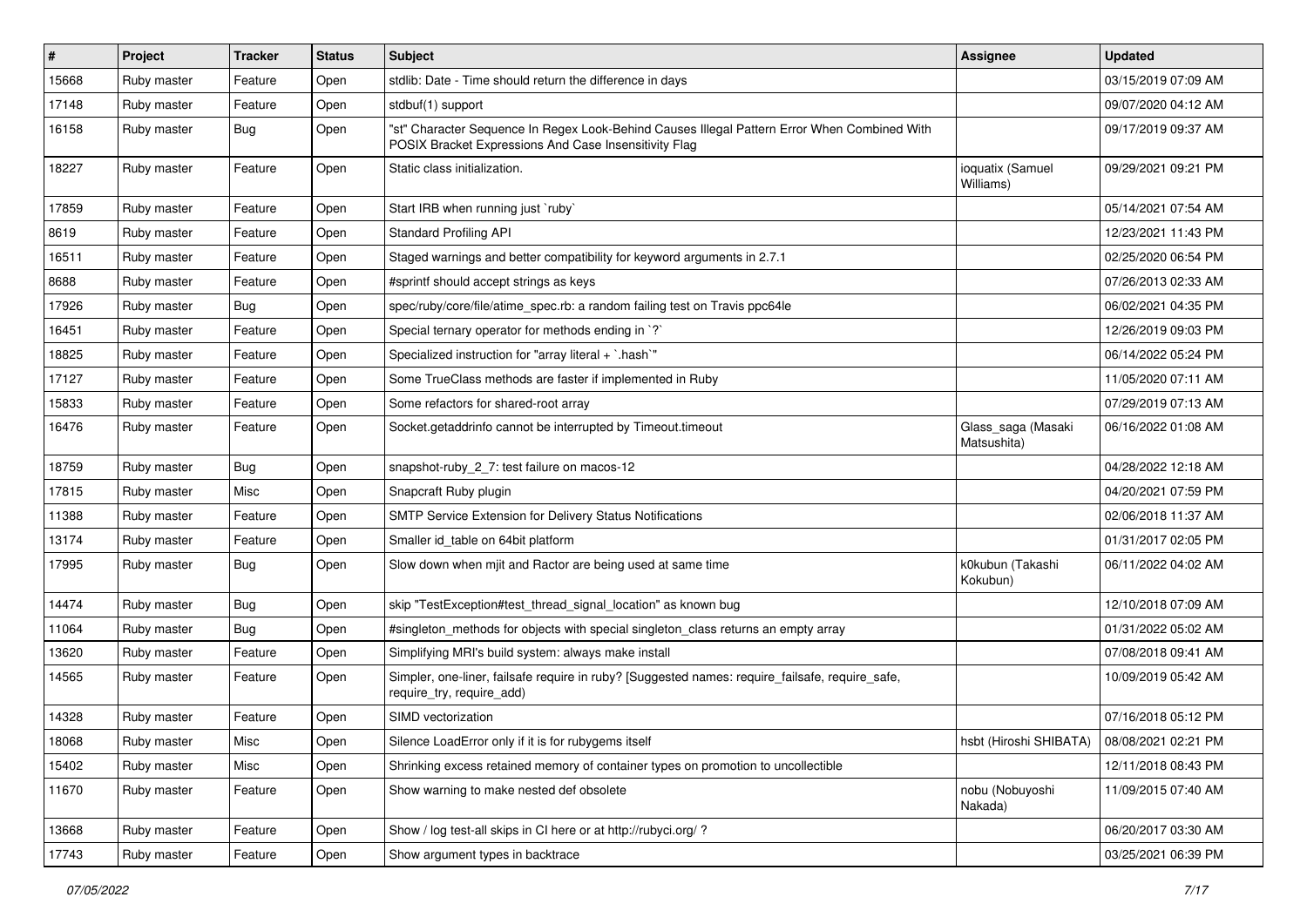| $\sharp$ | Project     | <b>Tracker</b> | <b>Status</b> | <b>Subject</b>                                                                                                                      | Assignee                      | <b>Updated</b>      |
|----------|-------------|----------------|---------------|-------------------------------------------------------------------------------------------------------------------------------------|-------------------------------|---------------------|
| 8853     | Ruby master | Feature        | Open          | Should String#sub(pattern) returns an Enumerator?                                                                                   |                               | 07/13/2019 12:32 AM |
| 8206     | Ruby master | Feature        | Open          | Should Ruby core implement String#blank?                                                                                            |                               | 04/28/2016 02:05 PM |
| 11230    | Ruby master | Bug            | Open          | Should rb struct s members() be public API?                                                                                         |                               | 04/17/2021 05:06 PM |
| 13124    | Ruby master | Feature        | Open          | Should #puts convert to external encoding?                                                                                          |                               | 12/01/2017 06:45 PM |
| 9049     | Ruby master | Feature        | Open          | Shorthands (a:b, *) for inclusive indexing                                                                                          |                               | 03/15/2018 12:26 AM |
| 18162    | Ruby master | Feature        | Open          | Shorthand method Proc#isolate to create isolated proc objects                                                                       |                               | 09/13/2021 02:33 AM |
| 16241    | Ruby master | Feature        | Open          | Shorter syntax for anonymous refinements                                                                                            |                               | 11/20/2020 07:22 PM |
| 16791    | Ruby master | Feature        | Open          | Shortcut for Process::Status.exitstatus                                                                                             |                               | 05/19/2020 03:16 AM |
| 9953     | Ruby master | Feature        | Open          | set_trace_func values which could be frozen or symbols                                                                              |                               | 06/19/2014 10:44 PM |
| 16995    | Ruby master | Feature        | Open          | Sets: <=> should be specialized                                                                                                     |                               | 06/26/2020 08:43 PM |
| 16990    | Ruby master | Feature        | Open          | Sets: operators compatibility with Array                                                                                            |                               | 02/22/2021 11:37 PM |
| 16992    | Ruby master | Feature        | Open          | Sets: officially ordered                                                                                                            | matz (Yukihiro<br>Matsumoto)  | 09/03/2020 02:08 PM |
| 16989    | Ruby master | Feature        | Open          | Sets: need $\Psi$                                                                                                                   | knu (Akinori MUSHA)           | 02/18/2022 02:57 AM |
| 16993    | Ruby master | Feature        | Open          | Sets: from hash keys using Hash#key_set                                                                                             |                               | 06/27/2020 05:44 AM |
| 16991    | Ruby master | Feature        | Open          | Sets: add Set#join                                                                                                                  |                               | 06/26/2020 08:29 PM |
| 15240    | Ruby master | Feature        | Open          | Set operations check for is_a?(Set), rather than allowing duck typing                                                               | knu (Akinori MUSHA)           | 08/27/2019 08:12 PM |
| 7220     | Ruby master | Feature        | Open          | Separate IO#dup, StringIO#initialize_copy from dup(2)                                                                               |                               | 12/10/2020 08:47 AM |
| 17471    | Ruby master | Feature        | Open          | send if method for improved conditional chaining                                                                                    |                               | 12/29/2020 03:23 PM |
| 12141    | Ruby master | Feature        | Open          | send and __send_                                                                                                                    |                               | 03/14/2016 01:32 AM |
| 18736    | Ruby master | Feature        | Open          | self-p for method chain                                                                                                             |                               | 04/15/2022 11:09 AM |
| 18265    | Ruby master | Feature        | Open          | Self-contained one-binary feature which discuss on ruby kaigi 2021 day 2, $\Box$ Ruby Committers vs the<br>World / CRuby Committers |                               | 10/24/2021 04:11 PM |
| 18186    | Ruby master | Bug            | Open          | SEGV with system command - MinGW?                                                                                                   |                               | 09/22/2021 03:20 PM |
| 14049    | Ruby master | Bug            | Open          | SEGV svn 60401 require_relative                                                                                                     |                               | 10/26/2017 05:25 PM |
| 18818    | Ruby master | <b>Bug</b>     | Open          | SEGV (Fiber scheduler?)                                                                                                             | ioquatix (Samuel<br>Williams) | 06/06/2022 06:31 PM |
| 16288    | Ruby master | Bug            | Open          | Segmentation fault with finalizers, threads                                                                                         |                               | 12/19/2019 07:46 PM |
| 18412    | Ruby master | Bug            | Open          | Segfault in test_ractor.rb                                                                                                          |                               | 12/17/2021 04:23 AM |
| 18413    | Ruby master | Bug            | Open          | Segfault in `ripper/lexer.rb`                                                                                                       |                               | 12/17/2021 04:49 PM |
| 17799    | Ruby master | <b>Bug</b>     | Open          | Seg fault in rb class clear method cache                                                                                            |                               | 12/09/2021 05:39 AM |
| 16621    | Ruby master | Feature        | Open          | Second block parameter of Pathname#glob to be relative path from self                                                               |                               | 02/12/2020 11:27 PM |
| 13571    | Ruby master | Bug            | Open          | Script arguments, encoding, windows / MinGW                                                                                         |                               | 11/12/2017 10:53 PM |
| 16411    | Ruby master | Feature        | Open          | Safer keyword argument extension                                                                                                    |                               | 12/10/2019 02:45 AM |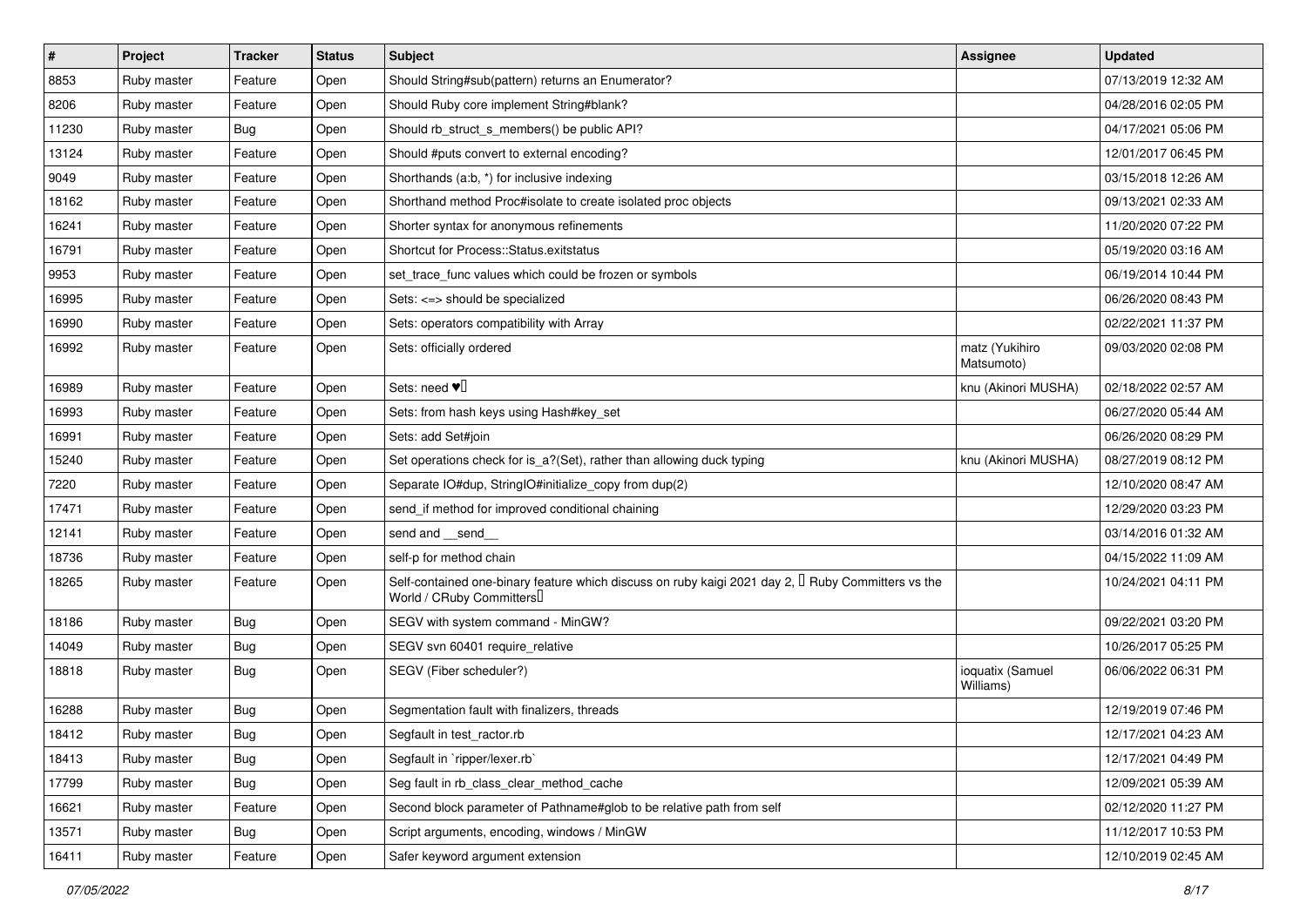| $\pmb{\#}$ | Project     | <b>Tracker</b> | <b>Status</b> | <b>Subject</b>                                                                | Assignee                            | <b>Updated</b>      |
|------------|-------------|----------------|---------------|-------------------------------------------------------------------------------|-------------------------------------|---------------------|
| 8494       | Ruby master | Feature        | Open          | Safe method for defensive copies. alternative to 'dup'                        |                                     | 06/05/2013 04:26 PM |
| 18002      | Ruby master | <b>Bug</b>     | Open          | s390x: Tests failing without LC_ALL env                                       | jaruga (Jun Aruga)                  | 07/12/2021 04:30 PM |
| 8232       | Ruby master | Feature        | Open          | Rudiments of abstract algebra in Ruby                                         | matz (Yukihiro<br>Matsumoto)        | 04/09/2013 01:47 AM |
| 18842      | Ruby master | <b>Bug</b>     | Open          | Ruby's Resolv library does not handle correctly the `NODATA` case             |                                     | 06/19/2022 05:39 PM |
| 16978      | Ruby master | Feature        | Open          | Ruby should not use realpath for _FILE_                                       | nobu (Nobuyoshi<br>Nakada)          | 04/01/2022 11:30 AM |
| 8270       | Ruby master | Feature        | Open          | Ruby should build without thread support (aka minix)                          | nobu (Nobuyoshi<br>Nakada)          | 12/10/2020 08:53 AM |
| 16810      | Ruby master | <b>Bug</b>     | Open          | ruby segfaults on s390x with musl libc                                        |                                     | 03/05/2021 01:38 AM |
| 16905      | Ruby master | <b>Bug</b>     | Open          | Ruby required to build Ruby on Haiku?                                         |                                     | 05/24/2020 08:08 AM |
| 16629      | Ruby master | Misc           | Open          | ruby-loco now built & saved on GitHub, both mingw & mswin builds              |                                     | 02/12/2020 01:53 PM |
| 17741      | Ruby master | Feature        | Open          | Ruby links to `objc` for convenience - this should be moved into a native ext |                                     | 03/23/2021 01:24 AM |
| 18822      | Ruby master | Feature        | Open          | Ruby lack a proper method to percent-encode strings for URIs (RFC 3986)       |                                     | 06/09/2022 02:42 PM |
| 18733      | Ruby master | <b>Bug</b>     | Open          | Ruby GC problems cause performance issue with Ractor                          |                                     | 04/15/2022 09:13 AM |
| 18758      | Ruby master | Bug            | Open          | Ruby fails to build on M1 Mac when x86 Homebrew is installed                  |                                     | 04/28/2022 03:19 PM |
| 17142      | Ruby master | <b>Bug</b>     | Open          | Ruby fails to build in AIX                                                    |                                     | 03/20/2021 07:08 AM |
| 17851      | Ruby master | Feature        | Open          | ruby extension for memoryview                                                 |                                     | 05/05/2021 03:15 PM |
| 7981       | Ruby master | Feature        | Open          | ruby does not respect --                                                      |                                     | 02/28/2013 02:49 PM |
| 16408      | Ruby master | Misc           | Open          | Ruby docs list incorrect method signatures for PTY::getpty/PTY::spawn         |                                     | 12/12/2019 05:12 PM |
| 13681      | Ruby master | Feature        | Open          | Ruby digest init fails in FIPS mode when built against OpenSSL ~> 1.0.1       |                                     | 07/04/2017 05:17 PM |
| 14276      | Ruby master | Feature        | Open          | Ruby core debugger API                                                        |                                     | 01/05/2018 07:54 PM |
| 14422      | Ruby master | <b>Bug</b>     | Open          | Ruby configuration options should not be reused for gem builds                |                                     | 03/05/2018 03:32 PM |
| 10436      | Ruby master | <b>Bug</b>     | Open          | ruby -c and ripper inconsistency: m(&nil) {}                                  |                                     | 08/27/2019 12:08 AM |
| 14149      | Ruby master | Misc           | Open          | Ruby Birthday Thread - 25th years anniversary                                 |                                     | 12/02/2017 01:40 AM |
| 13968      | Ruby master | Misc           | Open          | [Ruby 3.x perhaps] - A (minimal?) static variant of ruby                      |                                     | 01/14/2018 03:24 PM |
| 18281      | Ruby master | <b>Bug</b>     | Open          | Ruby 3.1.0: gem uninstall -alx fails to uninstall debug                       |                                     | 06/16/2022 01:08 AM |
| 17373      | Ruby master | Bug            | Open          | Ruby 3.0 is slower at Discourse bench than Ruby 2.7                           |                                     | 01/04/2021 06:47 AM |
| 18457      | Ruby master | Bug            | Open          | ruby 2.7.5 fiddle/types.rb use uint32_t but fiddle/cparser.rb lacks uint32_t  |                                     | 01/03/2022 01:00 PM |
| 14418      | Ruby master | <b>Bug</b>     | Open          | ruby 2.5 slow regexp execution                                                |                                     | 12/29/2019 10:34 AM |
| 14387      | Ruby master | <b>Bug</b>     | Open          | Ruby 2.5 <sup>D</sup> Alpine Linux 0000000000000 SystemStackError 00000       |                                     | 04/21/2020 03:13 PM |
| 9507       | Ruby master | <b>Bug</b>     | Open          | Ruby 2.1.0 is broken on ARMv5: tried to create Proc object without a block    | charliesome (Charlie<br>Somerville) | 01/05/2018 09:00 PM |
| 17037      | Ruby master | Bug            | Open          | rounding of Rational#to_f                                                     |                                     | 08/26/2020 03:54 AM |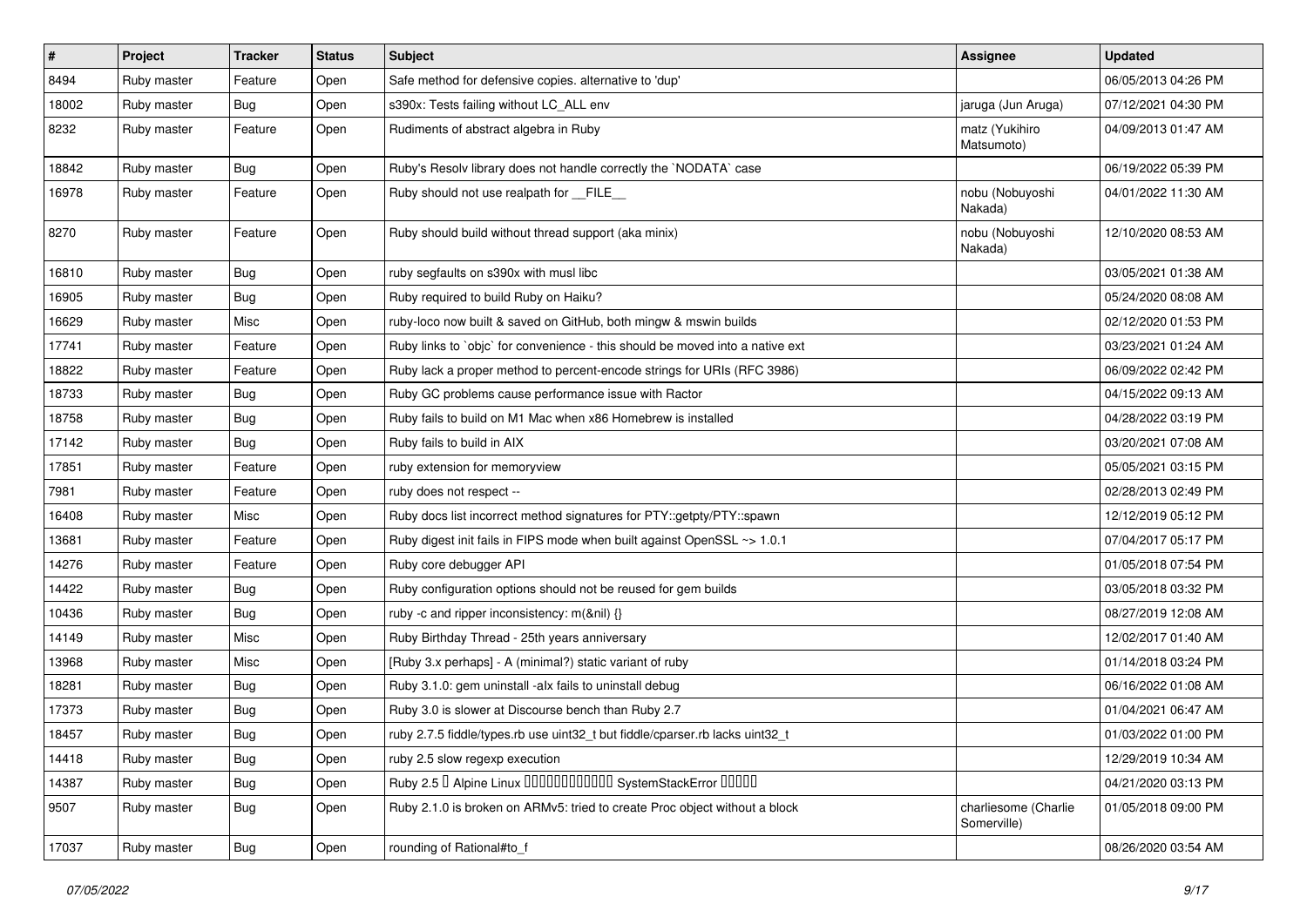| $\vert$ # | Project     | <b>Tracker</b> | <b>Status</b> | Subject                                                                                       | <b>Assignee</b>              | <b>Updated</b>      |
|-----------|-------------|----------------|---------------|-----------------------------------------------------------------------------------------------|------------------------------|---------------------|
| 8321      | Ruby master | Feature        | Open          | Ripper: I would like coordinates for keywords                                                 |                              | 05/10/2013 07:01 PM |
| 16794     | Ruby master | Feature        | Open          | <b>Rightward operators</b>                                                                    |                              | 09/10/2020 09:34 PM |
| 11500     | Ruby master | Feature        | Open          | [RFC] rename Queue to UnboundedQueue                                                          |                              | 07/19/2021 07:48 AM |
| 18494     | Ruby master | Feature        | Open          | [RFC] ENV["RUBY_GC_"]= changes GC parameters dynamically                                      |                              | 01/17/2022 11:15 PM |
| 18401     | Ruby master | Feature        | Open          | Rework `require_relative` to add the "current path" on `\$LOAD_PATH`                          |                              | 12/09/2021 05:41 PM |
| 11927     | Ruby master | Feature        | Open          | Return value for `Module#include` and `Module#prepend`                                        |                              | 09/02/2020 12:40 AM |
| 12006     | Ruby master | Feature        | Open          | return IO object from IO#print, IO#puts, IO#close_read, IO#close_write,                       |                              | 01/21/2016 12:42 PM |
| 15093     | Ruby master | Feature        | Open          | Retrive Array elements with infinite ranges specified by Float:: INFINITY                     |                              | 09/09/2018 02:01 PM |
| 7848      | Ruby master | Feature        | Open          | Restore default state for core ruby objects                                                   | matz (Yukihiro<br>Matsumoto) | 12/25/2017 06:15 PM |
| 15824     | Ruby master | Feature        | Open          | respond_to pattern for pattern match                                                          |                              | 10/06/2019 07:56 AM |
| 9400      | Ruby master | Feature        | Open          | Respect constant lookup when using 'raise'                                                    |                              | 07/12/2019 03:36 AM |
| 9355      | Ruby master | Feature        | Open          | Re: Rename method_id to method_name in TracePoint class                                       |                              | 07/12/2019 03:45 AM |
| 16246     | Ruby master | Feature        | Open          | require with an optional block that is evaluated when requiring fails                         |                              | 10/09/2019 11:16 AM |
| 10320     | Ruby master | Feature        | Open          | require into module                                                                           |                              | 06/10/2021 08:15 AM |
| 15993     | Ruby master | <b>Bug</b>     | Open          | 'require' doesn't work if there are Cyrillic chars in the path to Ruby dir                    |                              | 07/09/2021 04:08 PM |
| 18608     | Ruby master | <b>Bug</b>     | Open          | 'require': cannot load such file -- ripper (LoadError) after 'make distclean'                 |                              | 05/27/2022 04:10 AM |
| 16895     | Ruby master | Misc           | Open          | Request for cooperation: Try your applications/libraries with master branch and debug options |                              | 05/15/2020 11:51 PM |
| 11295     | Ruby master | Misc           | Open          | Request for comments about error messages                                                     |                              | 10/22/2015 09:12 AM |
| 16818     | Ruby master | Feature        | Open          | Rename `Range#%` to `Range#/`                                                                 |                              | 05/07/2020 08:49 AM |
| 7384      | Ruby master | Feature        | Open          | Rename #each_with_object to #each_with                                                        |                              | 12/25/2017 06:15 PM |
| 10287     | Ruby master | Feature        | Open          | rename COLON3 to COLON2_HEAD.                                                                 | matz (Yukihiro<br>Matsumoto) | 07/27/2021 09:34 AM |
| 17163     | Ruby master | Feature        | Open          | Rename `begin`                                                                                |                              | 09/09/2020 03:04 AM |
| 18576     | Ruby master | Feature        | Open          | Rename `ASCII-8BIT` encoding to `BINARY`                                                      |                              | 03/17/2022 03:06 PM |
| 14465     | Ruby master | Feature        | Open          | rename/alias and then obsolete UDPSocket::send                                                |                              | 12/23/2021 11:43 PM |
| 13502     | Ruby master | Feature        | Open          | remove unused Array#to_s implementation                                                       |                              | 07/27/2021 11:41 AM |
| 14249     | Ruby master | Feature        | Open          | Remove str[match_str]                                                                         |                              | 05/19/2018 06:13 PM |
| 17944     | Ruby master | Feature        | Open          | Remove Socket.gethostbyaddr and Socket.gethostbyname                                          |                              | 06/10/2021 08:26 AM |
| 10541     | Ruby master | Misc           | Open          | Remove shorthand string interpolation syntax                                                  | matz (Yukihiro<br>Matsumoto) | 10/08/2015 05:44 PM |
| 7702      | Ruby master | Feature        | Open          | Remove Proc#binding                                                                           | matz (Yukihiro<br>Matsumoto) | 07/15/2019 07:39 PM |
| 14605     | Ruby master | Feature        | Open          | Remove `original_iseq` from `rb_iseq_constant_body`                                           |                              | 08/26/2019 07:31 PM |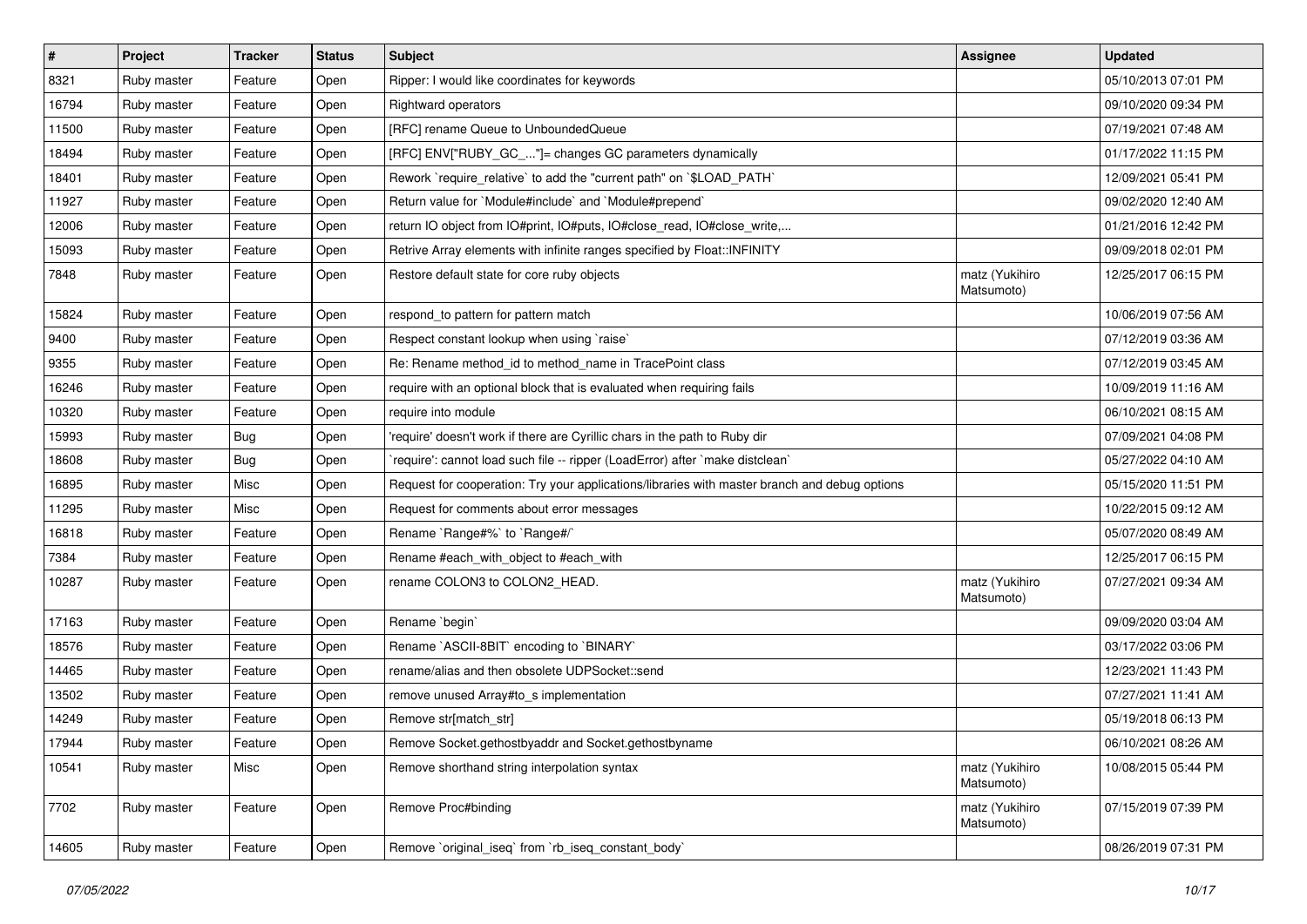| $\vert$ # | Project     | <b>Tracker</b> | <b>Status</b> | <b>Subject</b>                                                                                                        | Assignee                     | <b>Updated</b>      |
|-----------|-------------|----------------|---------------|-----------------------------------------------------------------------------------------------------------------------|------------------------------|---------------------|
| 16968     | Ruby master | Feature        | Open          | Remove `\$IGNORECASE` from English.rb                                                                                 |                              | 06/18/2020 04:34 AM |
| 17121     | Ruby master | Feature        | Open          | Remove ENV#index                                                                                                      |                              | 08/13/2020 09:58 AM |
| 10548     | Ruby master | Feature        | Open          | remove callcc (Callcc is now going obsoleted. Please use Fiber.)                                                      |                              | 04/18/2022 09:07 AM |
| 17099     | Ruby master | Feature        | Open          | Remove boolean argument and warning from Module#attr                                                                  |                              | 12/18/2020 04:15 AM |
| 15445     | Ruby master | Feature        | Open          | Reject '.123' in Float() method                                                                                       | matz (Yukihiro<br>Matsumoto) | 01/10/2019 07:59 AM |
| 18751     | Ruby master | Bug            | Open          | Regression on master for Method#== when comparing public with private method                                          |                              | 05/18/2022 01:27 AM |
| 8444      | Ruby master | <b>Bug</b>     | Open          | Regexp vars \$~ and friends are not thread local                                                                      | ko1 (Koichi Sasada)          | 07/30/2019 07:38 AM |
| 18009     | Ruby master | <b>Bug</b>     | Open          | Regexps \w and \W with /i option and /u option produce inconsistent results under nested negation<br>and intersection |                              | 06/28/2021 09:09 AM |
| 18686     | Ruby master | Bug            | Open          | Regexp supporting unexpected age properties in Ruby < 3.2                                                             |                              | 04/08/2022 06:52 PM |
| 9253      | Ruby master | Feature        | Open          | Regexp named match and case statement                                                                                 |                              | 01/05/2018 09:00 PM |
| 16145     | Ruby master | <b>Bug</b>     | Open          | regexp match error if mixing /i, character classes, and utf8                                                          |                              | 09/06/2019 05:52 AM |
| 14364     | Ruby master | <b>Bug</b>     | Open          | Regexp last match variable in procs                                                                                   |                              | 09/14/2018 05:28 AM |
| 14838     | Ruby master | <b>Bug</b>     | Open          | RegexpError with double "s" in look-behind assertion in case-insensitive unicode regexp                               |                              | 06/09/2018 04:04 PM |
| 12034     | Ruby master | Feature        | Open          | RegExp does not respect file encoding directive                                                                       |                              | 02/13/2016 06:41 PM |
| 14669     | Ruby master | Feature        | Open          | Regexp does not expose the amount of capture groups.                                                                  |                              | 04/08/2018 11:11 AM |
| 17036     | Ruby master | Feature        | Open          | Regexp deconstruction keys to allow pattern matching                                                                  |                              | 07/19/2020 02:45 PM |
| 12700     | Ruby master | Feature        | Open          | regexg heredoc support                                                                                                |                              | 11/24/2017 12:53 AM |
| 17156     | Ruby master | Feature        | Open          | Refinements per directory tree                                                                                        |                              | 12/07/2020 05:19 AM |
| 9704      | Ruby master | Feature        | Open          | Refinements as files instead of modules                                                                               | matz (Yukihiro<br>Matsumoto) | 10/11/2016 06:36 PM |
| 14083     | Ruby master | <b>Bug</b>     | Open          | Refinement in block calling incorrect method                                                                          |                              | 11/05/2017 07:36 PM |
| 18799     | Ruby master | <b>Bug</b>     | Open          | Refinement#import_methods vs attr_reader                                                                              |                              | 05/25/2022 06:50 AM |
| 15428     | Ruby master | <b>Bug</b>     | Open          | Refactor Proc#>> and #<<                                                                                              |                              | 08/20/2021 06:31 PM |
| 15802     | Ruby master | Misc           | Open          | Reduce the minimum string buffer size from 127 to 63 bytes                                                            | ko1 (Koichi Sasada)          | 07/30/2019 04:04 AM |
| 16773     | Ruby master | Feature        | Open          | Reduce allocations in net/http                                                                                        |                              | 04/10/2020 11:36 AM |
| 15527     | Ruby master | Feature        | Open          | Redesign of timezone object requirements                                                                              |                              | 02/02/2019 11:15 AM |
| 14125     | Ruby master | Feature        | Open          | Readline Module (STDLIB): Add support for ^O emacs keybinding?                                                        |                              | 08/25/2019 08:48 PM |
| 18456     | Ruby master | <b>Bug</b>     | Open          | rdoc non-determinism: module includes can be added once or twice to generated .ri                                     |                              | 01/01/2022 11:16 PM |
| 16373     | Ruby master | Feature        | Open          | RDoc for some of the Kernel methods cannot be found in Kernel module                                                  |                              | 05/29/2020 09:29 PM |
| 17053     | Ruby master | Misc           | Open          | RDoc for Hash Keys                                                                                                    |                              | 07/28/2020 01:21 AM |
| 18472     | Ruby master | <b>Bug</b>     | Open          | rb_w32_map_errno is not found on Ruby-3.1.0                                                                           |                              | 01/13/2022 09:59 AM |
| 18492     | Ruby master | Bug            | Open          | rb_rescue2` inside `rb_protect` segfaults on Windows                                                                  |                              | 01/14/2022 03:17 PM |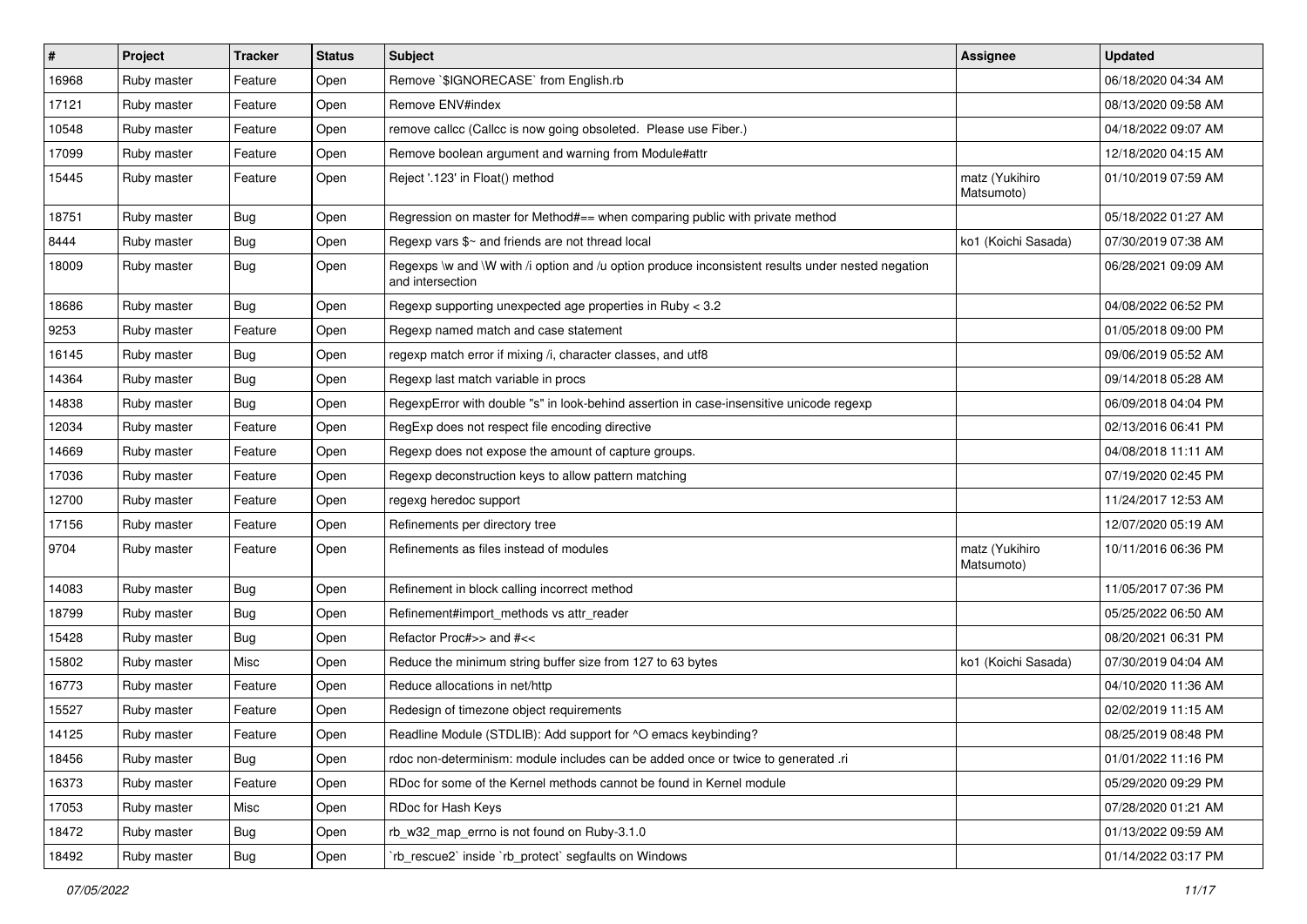| $\vert$ # | Project     | <b>Tracker</b> | <b>Status</b> | Subject                                                                                                         | <b>Assignee</b>     | <b>Updated</b>      |
|-----------|-------------|----------------|---------------|-----------------------------------------------------------------------------------------------------------------|---------------------|---------------------|
| 12731     | Ruby master | Feature        | Open          | rb_path_to_class should call custom const_defined? methods (take 2)                                             |                     | 07/25/2019 06:13 PM |
| 18257     | Ruby master | <b>Bug</b>     | Open          | rb_mRubyVMFrozenCore is broken by GC run                                                                        |                     | 02/10/2022 12:36 PM |
| 16742     | Ruby master | Feature        | Open          | RbConfig.windows? and RbConfig.host_os                                                                          |                     | 04/11/2020 02:00 PM |
| 18473     | Ruby master | <b>Bug</b>     | Open          | Raw data in Socket::Option#inspect on Amazon Linux 2                                                            |                     | 01/11/2022 02:13 PM |
| 10332     | Ruby master | Feature        | Open          | Rational literal for mixed fractions                                                                            |                     | 10/06/2014 02:55 PM |
| 18368     | Ruby master | Feature        | Open          | Range#step semantics for non-Numeric ranges                                                                     |                     | 02/02/2022 03:42 PM |
| 17924     | Ruby master | Feature        | Open          | Range#infinite?                                                                                                 |                     | 07/08/2021 11:58 PM |
| 18580     | Ruby master | <b>Bug</b>     | Open          | Range#include? inconsistency for beginless String ranges                                                        |                     | 03/09/2022 10:22 PM |
| 18463     | Ruby master | Feature        | Open          | Random number generation with xoshiro                                                                           |                     | 02/13/2022 09:12 AM |
| 16031     | Ruby master | Feature        | Open          | Raise ArgumentError when creating Time objects with invalid day of month, instead of rolling into next<br>month |                     | 06/20/2020 04:23 AM |
| 18760     | Ruby master | Bug            | Open          | Ractors vs "skynet" microbenchmark                                                                              |                     | 05/02/2022 11:36 PM |
| 17414     | Ruby master | Feature        | Open          | Ractor should allow access to shareable attributes for Modules/Classes                                          | ko1 (Koichi Sasada) | 12/21/2020 03:56 PM |
| 18258     | Ruby master | <b>Bug</b>     | Open          | Ractor.shareable? can be slow and mutates internal object flags.                                                | ko1 (Koichi Sasada) | 10/21/2021 08:58 AM |
| 18816     | Ruby master | Bug            | Open          | Ractor segfaulting MacOS 12.4 (aarch64 / M1 processor)                                                          |                     | 06/13/2022 01:46 PM |
| 17298     | Ruby master | Feature        | Open          | Ractor's basket communication APIs                                                                              |                     | 11/13/2020 04:16 PM |
| 17624     | Ruby master | Bug            | Open          | Ractor.receive is not thread-safe                                                                               | ko1 (Koichi Sasada) | 09/14/2021 01:40 AM |
| 17286     | Ruby master | Feature        | Open          | Ractor.new' should accept 'move: true'                                                                          |                     | 11/08/2020 03:01 AM |
| 17393     | Ruby master | Feature        | Open          | Ractor::Moved#inspect`                                                                                          | ko1 (Koichi Sasada) | 12/21/2020 05:47 PM |
| 17404     | Ruby master | Feature        | Open          | Ractor `move:` API to allow shareability check                                                                  | ko1 (Koichi Sasada) | 12/18/2020 09:17 PM |
| 18127     | Ruby master | Feature        | Open          | Ractor-local version of Singleton                                                                               |                     | 11/09/2021 02:45 PM |
| 17506     | Ruby master | Bug            | Open          | Ractor isolation broken by ThreadGroup                                                                          |                     | 01/03/2021 08:05 PM |
| 17543     | Ruby master | <b>Bug</b>     | Open          | Ractor isolation broken by `self` in shareable proc                                                             | ko1 (Koichi Sasada) | 01/29/2021 03:06 PM |
| 18129     | Ruby master | <b>Bug</b>     | Open          | Ractor-incompatible global variables can be accessed through alias                                              |                     | 08/23/2021 10:08 PM |
| 18119     | Ruby master | Bug            | Open          | Ractor crashes when instantiating classes                                                                       | ko1 (Koichi Sasada) | 09/14/2021 01:42 AM |
| 17359     | Ruby master | <b>Bug</b>     | Open          | Ractor copy mode is not Ractor-safe                                                                             | ko1 (Koichi Sasada) | 12/02/2020 05:42 PM |
| 17180     | Ruby master | Bug            | Open          | Ractor and constant referencing                                                                                 |                     | 09/20/2020 05:43 PM |
| 18814     | Ruby master | Feature        | Open          | Ractor: add method to query incoming message queue size                                                         |                     | 06/30/2022 10:58 AM |
| 18782     | Ruby master | <b>Bug</b>     | Open          | Race conditions in autoload when loading the same feature with multiple threads.                                |                     | 05/18/2022 09:22 PM |
| 10128     | Ruby master | <b>Bug</b>     | Open          | Quoting problem for arguments of Kernel.system, Kernel.exec on Windows                                          | cruby-windows       | 12/30/2019 03:00 AM |
| 9145      | Ruby master | Feature        | Open          | Queue#pop(true) return nil if empty instead of raising ThreadError                                              |                     | 01/01/2018 07:41 PM |
| 17357     | Ruby master | Feature        | Open          | Queue#pop` should have a block form for closed queues                                                           |                     | 01/12/2021 07:32 AM |
| 17146     | Ruby master | <b>Bug</b>     | Open          | Queue operations are allowed after it is frozen                                                                 |                     | 10/20/2021 08:32 PM |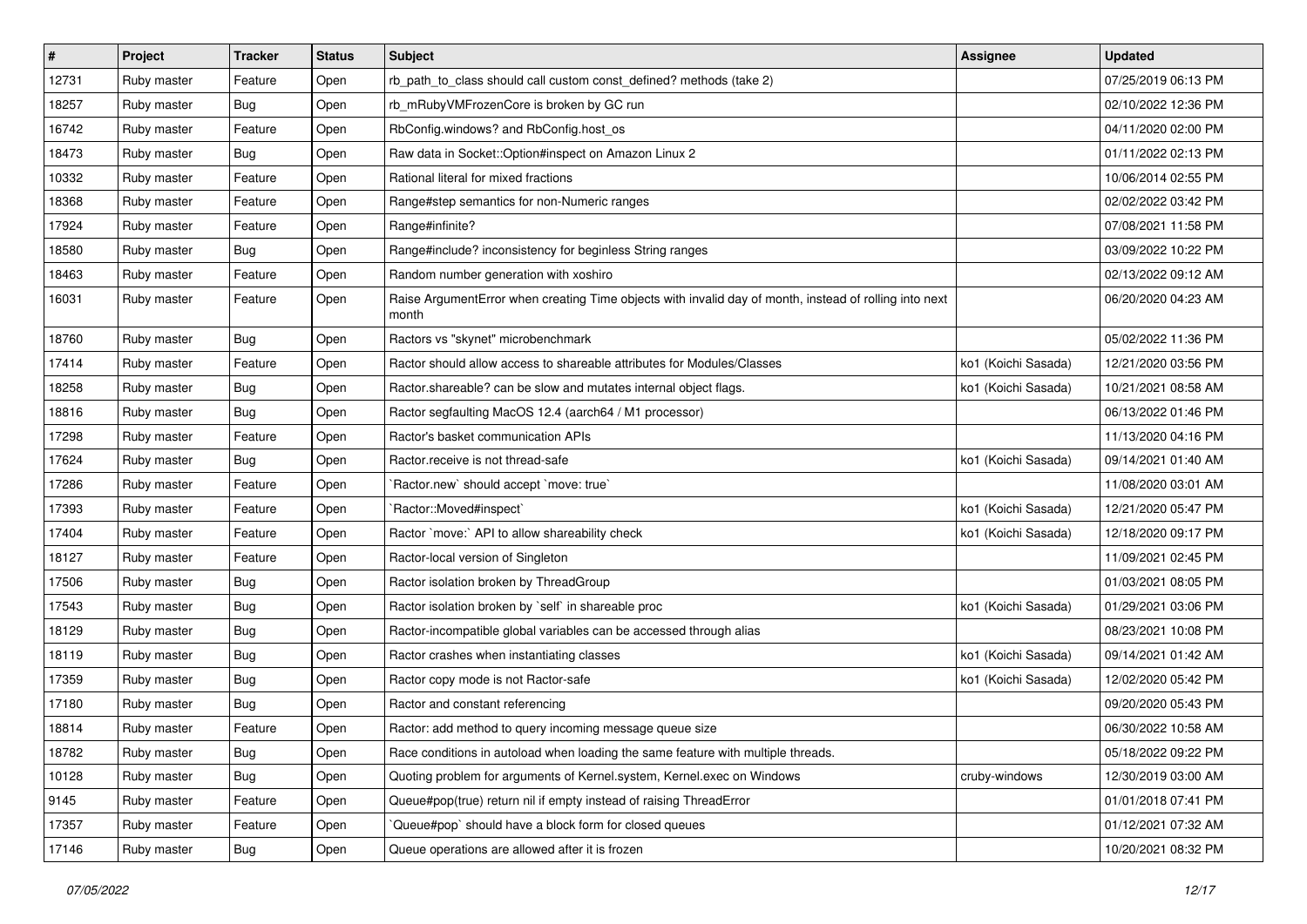| $\sharp$ | Project     | <b>Tracker</b> | <b>Status</b> | <b>Subject</b>                                                                                                     | Assignee                      | <b>Updated</b>      |
|----------|-------------|----------------|---------------|--------------------------------------------------------------------------------------------------------------------|-------------------------------|---------------------|
| 11518    | Ruby master | Feature        | Open          | Queue enhancement - promote! and promote_all!                                                                      | matz (Yukihiro<br>Matsumoto)  | 09/17/2015 08:40 PM |
| 11517    | Ruby master | Feature        | Open          | Queue enhancement - conditional pop                                                                                | matz (Yukihiro<br>Matsumoto)  | 09/17/2015 09:02 PM |
| 14692    | Ruby master | Misc           | Open          | Question: Ruby stdlib's Option Parser                                                                              | nobu (Nobuyoshi<br>Nakada)    | 04/22/2018 05:53 AM |
| 18420    | Ruby master | Misc           | Open          | Question about how to handle IO.pipe reader and writer when forking                                                |                               | 12/22/2021 12:04 AM |
| 17774    | Ruby master | Bug            | Open          | Quantified empty group causes regex to fail                                                                        |                               | 10/13/2021 04:43 PM |
| 11923    | Ruby master | Feature        | Open          | Put Struct accessors into separate module to allow redefining them in Struct.new's block                           |                               | 05/17/2016 06:37 AM |
| 13026    | Ruby master | Feature        | Open          | Public singleton methods                                                                                           |                               | 02/22/2017 06:53 PM |
| 18036    | Ruby master | Bug            | Open          | Pthread fibers become invalid on fork - different from normal fibers.                                              | ioquatix (Samuel<br>Williams) | 08/19/2021 07:05 AM |
| 15338    | Ruby master | Feature        | Open          | Provide way for C extensions to query if global variable is defined                                                |                               | 11/25/2018 09:32 AM |
| 10882    | Ruby master | Feature        | Open          | Provide Levenshtein distance implementation as part of stdlib                                                      |                               | 02/26/2015 03:56 PM |
| 17758    | Ruby master | Feature        | Open          | Provide Hash#count for performance improvement                                                                     |                               | 03/28/2021 06:39 PM |
| 15017    | Ruby master | Feature        | Open          | Provide extended information about Signal                                                                          |                               | 08/22/2018 05:42 AM |
| 10391    | Ruby master | Feature        | Open          | Provide %eISO-8859-1'string \xAA literal' string literals with explicit encoding                                   |                               | 10/28/2014 10:27 AM |
| 17004    | Ruby master | Feature        | Open          | Provide a way for methods to omit their return value                                                               |                               | 07/20/2020 05:44 AM |
| 14938    | Ruby master | Feature        | Open          | Provide API to get same result as ruby -wc                                                                         |                               | 08/06/2018 06:27 PM |
| 18761    | Ruby master | Misc           | Open          | provide an example wasm project                                                                                    | katei (Yuta Saito)            | 05/23/2022 11:01 AM |
| 16001    | Ruby master | Feature        | Open          | Provide an alias to Kernel#caller locations(1,1) and Kernel#caller(1,1)                                            |                               | 09/04/2019 02:31 PM |
| 13804    | Ruby master | Misc           | Open          | Protected methods cannot be overridden                                                                             |                               | 08/10/2017 09:41 PM |
| 15811    | Ruby master | Feature        | Open          | Propsing new method for comparing equality of 2 (float) numbers relatively                                         |                               | 07/29/2019 04:40 PM |
| 18462    | Ruby master | Feature        | Open          | Proposal to merge WASI based WebAssembly support                                                                   |                               | 03/24/2022 03:05 AM |
| 18410    | Ruby master | Feature        | Open          | Proposal to make inspect include underscores on numerics                                                           |                               | 12/16/2021 09:07 AM |
| 16287    | Ruby master | Feature        | Open          | Proposal to add .second and .third in particular to class Array                                                    |                               | 10/31/2019 01:47 PM |
| 14869    | Ruby master | Feature        | Open          | Proposal to add Hash#===                                                                                           |                               | 08/09/2018 04:03 AM |
| 14916    | Ruby master | Feature        | Open          | Proposal to add Array#===                                                                                          |                               | 08/09/2018 04:06 AM |
| 12843    | Ruby master | Feature        | Open          | Proposal to add a new method to class File in order to determine the name of the file without any<br><b>SUITIX</b> |                               | 10/17/2016 08:56 AM |
| 15879    | Ruby master | Feature        | Open          | Proposal: Time#to i accepts : unit keyword                                                                         |                               | 07/29/2019 07:32 AM |
| 18357    | Ruby master | Feature        | Open          | Proposal: stop raising when block passed to IO#each_* closes the IO                                                |                               | 11/22/2021 09:03 PM |
| 12125    | Ruby master | Feature        | Open          | Proposal: Shorthand operator for Object#method                                                                     |                               | 01/07/2022 06:23 PM |
| 16273    | Ruby master | Feature        | Open          | Proposal: Shorthand operator for "#instance_method"                                                                |                               | 01/14/2020 12:24 PM |
| 16341    | Ruby master | Feature        | Open          | Proposal: Set#to_proc and Hash#to_proc                                                                             |                               | 11/12/2019 08:12 PM |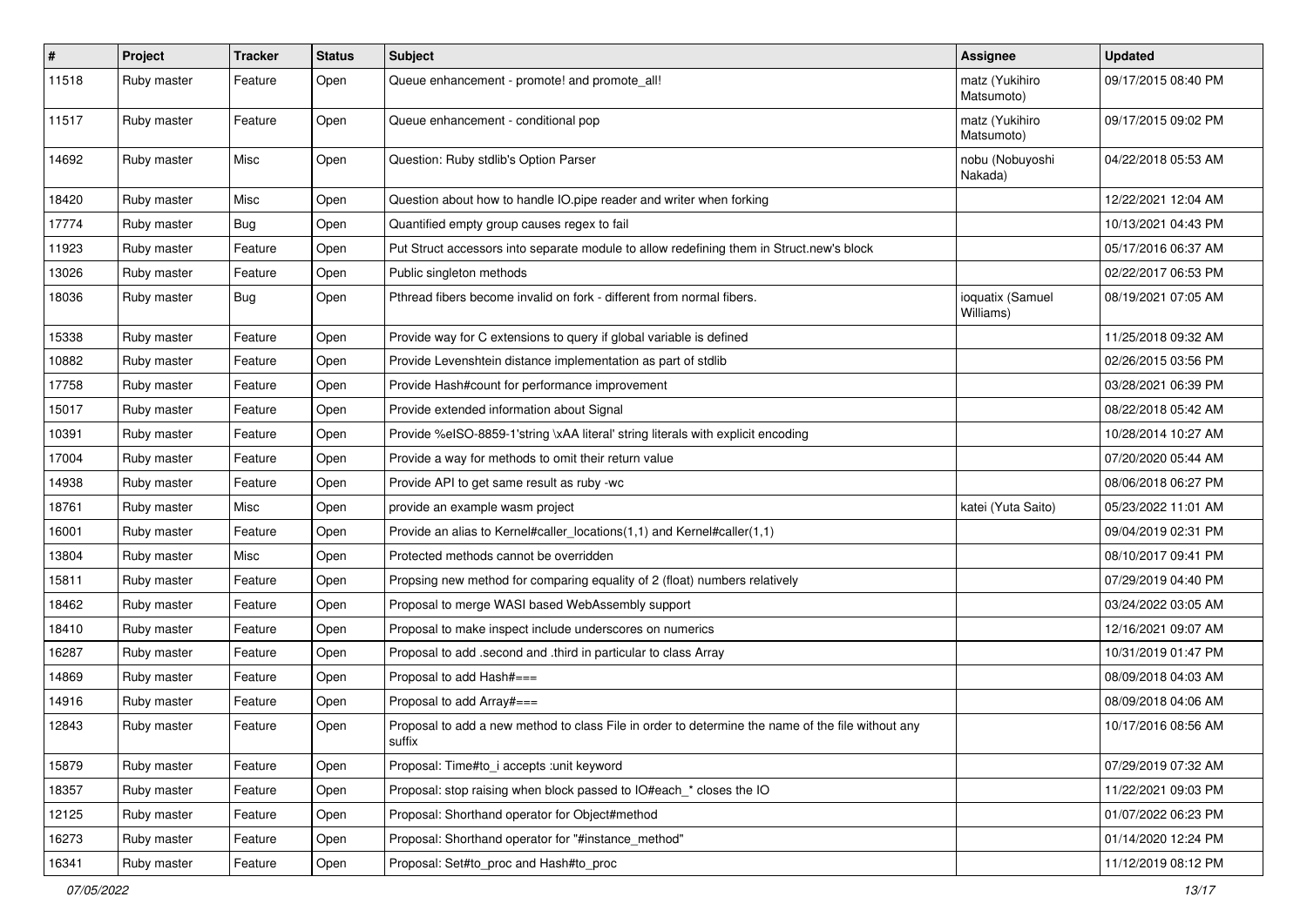| $\vert$ # | Project     | <b>Tracker</b> | <b>Status</b> | Subject                                                                                                                                                   | <b>Assignee</b>              | <b>Updated</b>      |
|-----------|-------------|----------------|---------------|-----------------------------------------------------------------------------------------------------------------------------------------------------------|------------------------------|---------------------|
| 17786     | Ruby master | Feature        | Open          | Proposal: new "ends" keyword                                                                                                                              |                              | 04/11/2021 01:40 AM |
| 15580     | Ruby master | Feature        | Open          | Proposal: method addition to class String called .indices (String#indices)                                                                                |                              | 07/29/2020 01:54 AM |
| 11868     | Ruby master | Feature        | Open          | Proposal for RubyVM::InstructionSequence.compile to return an object containing the syntax error<br>information currently written to STDERR               |                              | 04/21/2016 05:49 AM |
| 11815     | Ruby master | Feature        | Open          | Proposal for method `Array#difference`                                                                                                                    |                              | 07/20/2020 11:34 PM |
| 11361     | Ruby master | Feature        | Open          | proposal for easy method to nil-guard for generated variable name.                                                                                        |                              | 02/21/2016 12:01 PM |
| 18150     | Ruby master | Misc           | Open          | Proposal: Deprecate leading zero syntax to declare octals, since it's extremely confusing (and Python<br>3 removed it too)                                |                              | 09/04/2021 03:21 AM |
| 18841     | Ruby master | Feature        | Open          | Proposal: autoload relative                                                                                                                               |                              | 06/19/2022 11:22 PM |
| 17579     | Ruby master | Feature        | Open          | [Proposal] A suggestion for newline-separated shorthand notation, for the creation of Arrays<br>containing strings that may contain '' (space) characters |                              | 01/25/2021 04:33 PM |
| 15864     | Ruby master | Feature        | Open          | Proposal: Add methods to determine if it is an infinite range                                                                                             |                              | 08/22/2019 07:36 AM |
| 10215     | Ruby master | Feature        | Open          | prohibit subclassing for classes without allocator in Ruby                                                                                                |                              | 09/08/2014 07:29 AM |
| 15302     | Ruby master | Feature        | Open          | Proc#with and Proc#by, for partial function application and currying                                                                                      |                              | 11/23/2018 10:16 AM |
| 7082      | Ruby master | Feature        | Open          | Process. kill 0 in windows can return spurious success                                                                                                    |                              | 12/25/2017 06:15 PM |
| 8786      | Ruby master | Feature        | Open          | Process.clock gettime(:realtime)                                                                                                                          |                              | 08/15/2013 10:33 PM |
| 15477     | Ruby master | Feature        | Open          | Proc#arity returns -1 for composed lambda Procs of known arguments                                                                                        |                              | 03/15/2019 12:39 PM |
| 16752     | Ruby master | Feature        | Open          | :private param for const_set                                                                                                                              |                              | 04/03/2020 12:35 AM |
| 17647     | Ruby master | Feature        | Open          | Print register `r11` on 32-bit ARM Linux                                                                                                                  |                              | 04/30/2021 11:22 AM |
| 18360     | Ruby master | Feature        | Open          | <b>PrettyPrint enhancements</b>                                                                                                                           |                              | 11/24/2021 12:15 AM |
| 16816     | Ruby master | Feature        | Open          | Prematurely terminated Enumerator should stay terminated                                                                                                  |                              | 04/09/2021 09:24 PM |
| 17565     | Ruby master | Misc           | Open          | Prefer use of access(2) in rb_file_load_ok() to check for existence of require'd files                                                                    |                              | 01/21/2021 08:52 PM |
| 16487     | Ruby master | Misc           | Open          | Potential for SIMD usage in ruby-core                                                                                                                     |                              | 01/16/2020 05:25 AM |
| 10343     | Ruby master | Feature        | Open          | Postfix notations for 'when' and 'else' inside 'case' statement                                                                                           |                              | 10/08/2014 05:25 PM |
| 11446     | Ruby master | Feature        | Open          | Possible work around for the requirement to supplying arguments like this: .map(&:method,<br><arguments>)</arguments>                                     |                              | 08/14/2015 04:40 PM |
| 11630     | Ruby master | Feature        | Open          | possibility to serialize Proc or Lambda                                                                                                                   |                              | 11/23/2015 01:34 PM |
| 11700     | Ruby master | Feature        | Open          | positive flags for reverse lookup to socket                                                                                                               |                              | 11/17/2015 02:48 AM |
| 11735     | Ruby master | Feature        | Open          | Porting String#squish and String#squish! from Ruby on Rails' Active Support                                                                               | matz (Yukihiro<br>Matsumoto) | 06/24/2016 08:02 AM |
| 17586     | Ruby master | Misc           | Open          | Please run Windows CI in all std-lib repos                                                                                                                |                              | 01/28/2021 02:34 PM |
| 9853      | Ruby master | Feature        | Open          | Please consider quoted generation of hash like in %h( foo bar bee blaa)                                                                                   |                              | 05/19/2014 04:43 PM |
| 10308     | Ruby master | Feature        | Open          | Pipes in Ruby                                                                                                                                             |                              | 09/30/2014 11:21 PM |
| 14392     | Ruby master | Feature        | Open          | Pipe operator                                                                                                                                             |                              | 12/13/2018 09:51 AM |
| 11100     | Ruby master | Feature        | Open          | Permit multiple captures with String[Regexp, ]                                                                                                            |                              | 01/24/2016 08:42 AM |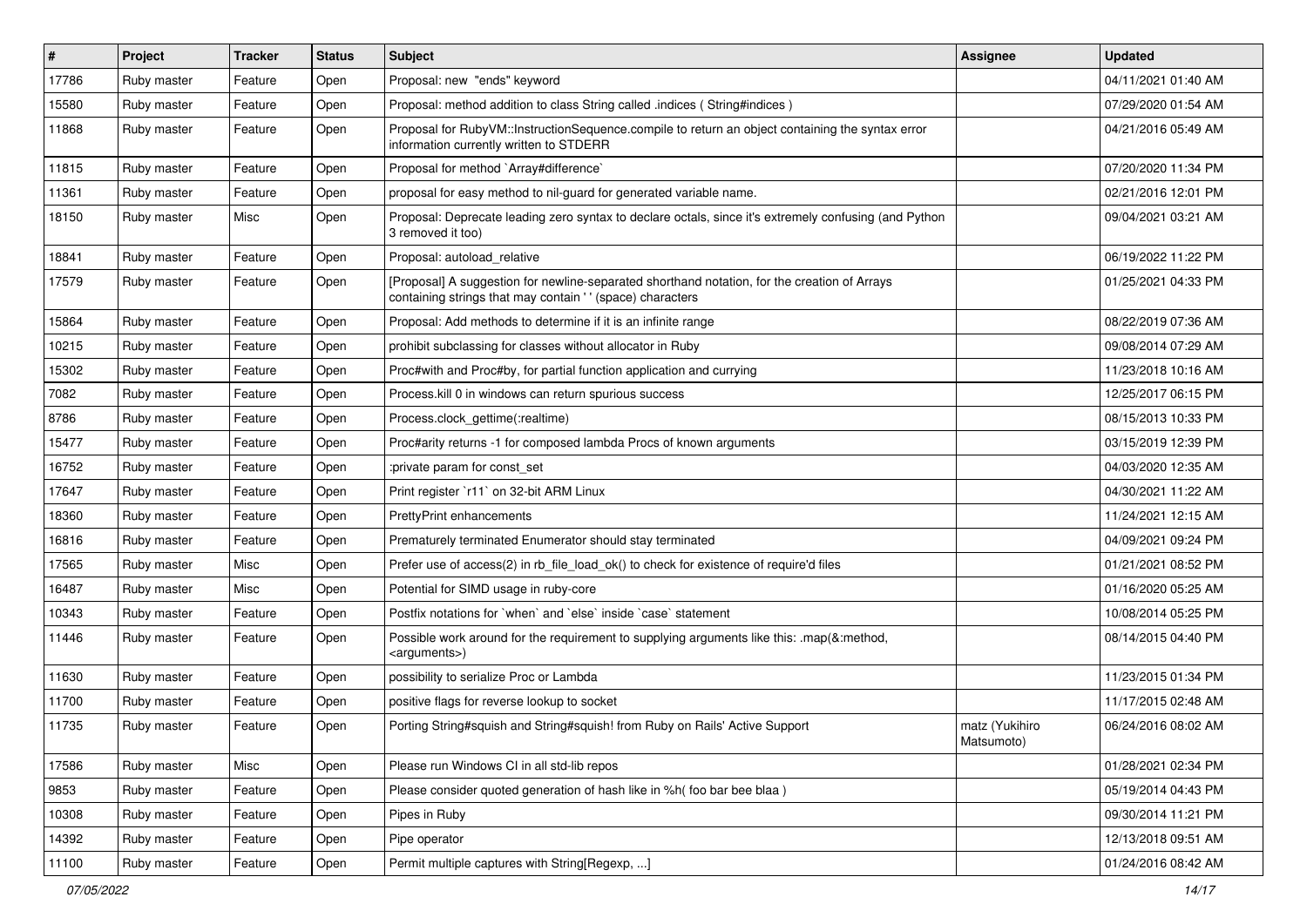| $\sharp$ | Project     | <b>Tracker</b> | <b>Status</b> | <b>Subject</b>                                                                        | <b>Assignee</b>               | <b>Updated</b>      |
|----------|-------------|----------------|---------------|---------------------------------------------------------------------------------------|-------------------------------|---------------------|
| 15172    | Ruby master | Feature        | Open          | Performance: create method(s) to mimic __builtin_ctz compiler directive functionality |                               | 12/28/2018 05:11 PM |
| 14574    | Ruby master | Feature        | Open          | percent literals and binary encoding strings                                          |                               | 03/04/2018 07:38 AM |
| 10628    | Ruby master | Misc           | Open          | Peformance of URI module                                                              | naruse (Yui NARUSE)           | 12/26/2014 04:08 PM |
| 18384    | Ruby master | Feature        | Open          | Pattern Match Object                                                                  |                               | 05/07/2022 06:01 PM |
| 16370    | Ruby master | Feature        | Open          | Pattern matching with variable assignment (the priority of `in` operator)             |                               | 11/27/2019 01:55 PM |
| 17925    | Ruby master | <b>Bug</b>     | Open          | Pattern matching syntax using semicolon one-line                                      |                               | 06/04/2021 03:08 PM |
| 15918    | Ruby master | Feature        | Open          | Pattern matching for Set                                                              | ktsj (Kazuki Tsujimoto)       | 07/29/2019 08:12 AM |
| 18583    | Ruby master | Feature        | Open          | Pattern-matching: API for custom unpacking strategies?                                |                               | 03/17/2022 01:10 PM |
| 14715    | Ruby master | Feature        | Open          | Pathname#== should compare by #realpath instead of #to_s                              |                               | 08/26/2019 07:38 PM |
| 10370    | Ruby master | Feature        | Open          | [PATCH] We don't need to check whether rb_block_call exists                           |                               | 01/29/2019 06:46 PM |
| 15263    | Ruby master | <b>Bug</b>     | Open          | [PATCH] vm_trace.c (postponed_job_register): only hit main thread                     | ko1 (Koichi Sasada)           | 10/27/2018 11:35 PM |
| 11634    | Ruby master | Feature        | Open          | [PATCH] variable.c (rb_global_tbl): convert to id_table                               |                               | 10/29/2015 08:11 PM |
| 11299    | Ruby master | Feature        | Open          | [PATCH] use Array instead of custom struct for generic ivars                          | normalperson (Eric<br>Wong)   | 06/24/2015 12:38 AM |
| 15350    | Ruby master | Feature        | Open          | [PATCH] thread_sync.c (queue_sleep): remove deadlock checking                         |                               | 12/05/2018 08:42 AM |
| 14851    | Ruby master | Feature        | Open          | [PATCH] thread pthread.c: remove non-sleepy timer thread implementation               |                               | 07/19/2021 05:23 AM |
| 13514    | Ruby master | Feature        | Open          | [PATCH] thread_pthread.c (native_sleep): preserve old unblock function                |                               | 07/27/2021 11:41 AM |
| 15310    | Ruby master | Bug            | Open          | [PATCH] thread_pthread.c: close race from UBF_TIMER and non-GVL-releasing thread      |                               | 11/20/2018 12:50 AM |
| 14759    | Ruby master | Feature        | Open          | [PATCH] set M ARENA MAX for glibc malloc                                              |                               | 03/15/2019 06:54 AM |
| 14153    | Ruby master | Feature        | Open          | [PATCH] resurrection of # -*- warn_past_scope: true -*-                               |                               | 12/26/2017 08:53 AM |
| 11710    | Ruby master | Feature        | Open          | [PATCH] Replace Set#merge with Set#merge! and make Set#merge non-mutating.            | knu (Akinori MUSHA)           | 11/18/2015 07:28 PM |
| 13245    | Ruby master | Feature        | Open          | [PATCH] reject inter-thread TLS modification                                          |                               | 09/12/2017 12:54 PM |
| 11796    | Ruby master | Feature        | Open          | [PATCH] Refactor reduce call get_stat()                                               |                               | 12/09/2015 02:33 PM |
| 11431    | Ruby master | Feature        | Open          | [PATCH] rb_parser_compile_*: remove volatile arg                                      |                               | 07/27/2021 07:27 AM |
| 13103    | Ruby master | Feature        | Open          | [PATCH] random.c: use "__NR_" syscall prefix on Linux (instead of "SYS_")             |                               | 01/11/2017 10:51 PM |
| 10423    | Ruby master | Feature        | Open          | [PATCH] opt_str_lit*: avoid literal string allocations                                | ko1 (Koichi Sasada)           | 01/05/2018 09:01 PM |
| 13719    | Ruby master | Feature        | Open          | [PATCH] net/http: allow existing socket arg for Net::HTTP.start                       |                               | 09/12/2020 09:45 PM |
| 13383    | Ruby master | Feature        | Open          | [PATCH] Module#source_location                                                        | ioquatix (Samuel<br>Williams) | 01/09/2020 05:16 AM |
| 11786    | Ruby master | Feature        | Open          | [PATCH] micro-optimize case dispatch even harder                                      |                               | 12/09/2015 09:58 AM |
| 10225    | Ruby master | Feature        | Open          | [PATCH] *math.c: New method Math.normcdf                                              |                               | 01/05/2018 09:01 PM |
| 13385    | Ruby master | Feature        | Open          | [PATCH] Make Resolv::DNS::Name validation similar to host and dig commands            | akr (Akira Tanaka)            | 06/16/2017 08:04 AM |
| 10328    | Ruby master | Feature        | Open          | [PATCH] make OPT_SUPPORT_JOKE a proper VM option                                      | normalperson (Eric<br>Wong)   | 01/05/2018 09:01 PM |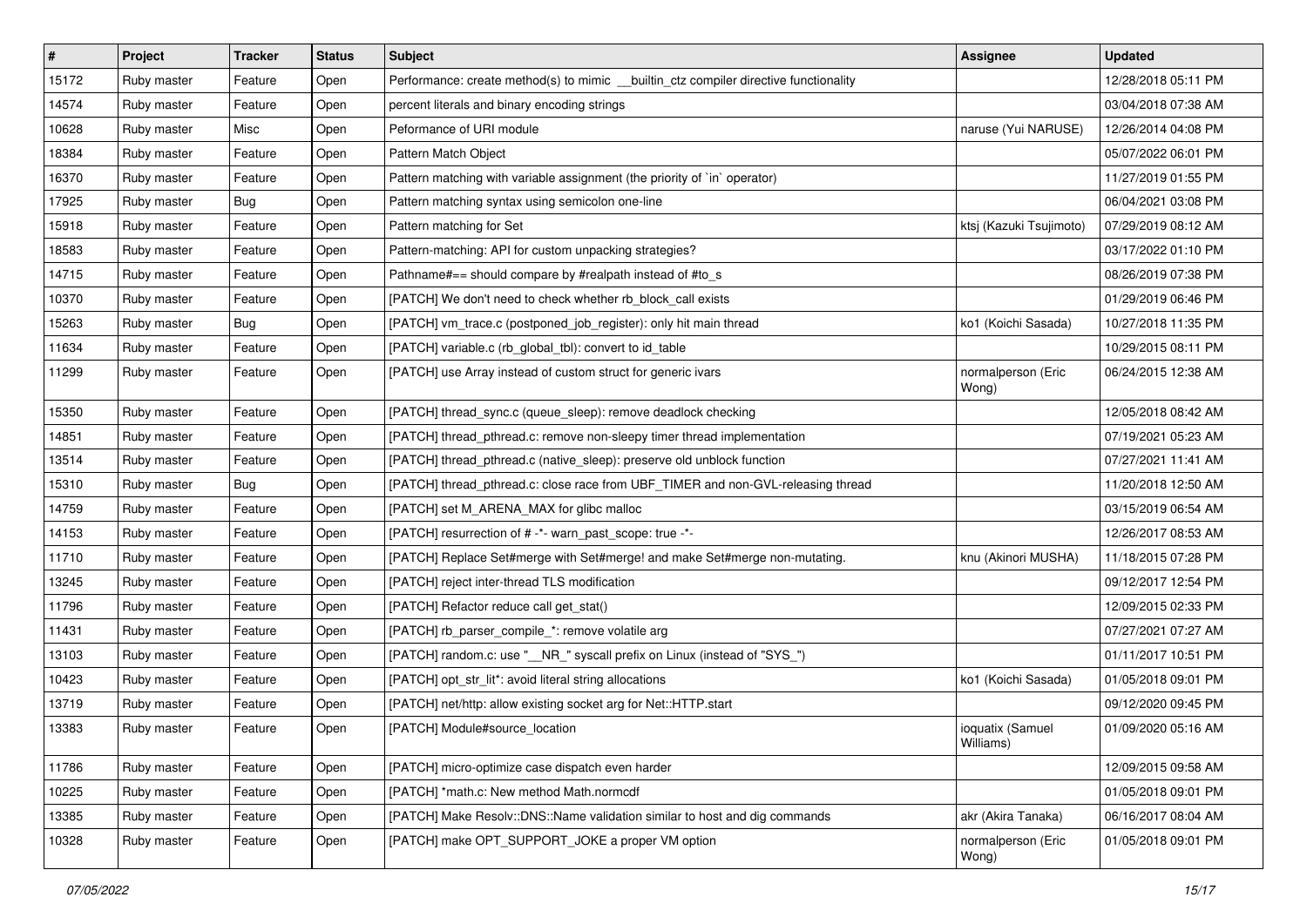| #     | Project     | <b>Tracker</b> | <b>Status</b> | <b>Subject</b>                                                                           | Assignee                     | <b>Updated</b>      |
|-------|-------------|----------------|---------------|------------------------------------------------------------------------------------------|------------------------------|---------------------|
| 11273 | Ruby master | Feature        | Open          | [PATCH] Make it possible to `load` from a FIFO file                                      |                              | 07/23/2019 05:45 PM |
| 15006 | Ruby master | Feature        | Open          | [PATCH] io.c: use copy_file_range with every types of files                              |                              | 08/21/2018 07:52 PM |
| 15386 | Ruby master | <b>Bug</b>     | Open          | [PATCH] io.c (rb_io_check_char_readable): do not io_fflush buffered sockets              |                              | 12/06/2018 11:38 AM |
| 13095 | Ruby master | Feature        | Open          | [PATCH] io.c (rb_f_syscall): remove deprecation notice                                   |                              | 03/26/2017 06:21 AM |
| 15305 | Ruby master | Feature        | Open          | [PATCH] include/ruby/ruby.h (RB_ALLOCV*): remove GC guard                                | nobu (Nobuyoshi<br>Nakada)   | 07/27/2021 11:39 AM |
| 14859 | Ruby master | Feature        | Open          | [PATCH] implement Timeout in VM                                                          | ko1 (Koichi Sasada)          | 07/22/2018 07:42 AM |
| 14955 | Ruby master | Feature        | Open          | [PATCH] gc.c: use MADV_FREE to release most of the heap page body                        |                              | 08/14/2018 03:04 AM |
| 14813 | Ruby master | Feature        | Open          | [PATCH] gc.c: make gc_enter+gc_exit pairs dtrace probes, too                             | ko1 (Koichi Sasada)          | 12/17/2018 07:42 AM |
| 13697 | Ruby master | Feature        | Open          | [PATCH]: futex based thread primitives                                                   | kosaki (Motohiro<br>KOSAKI)  | 01/28/2018 11:41 PM |
| 14177 | Ruby master | Feature        | Open          | PATCH: File::Stat#dev on Windows                                                         |                              | 12/25/2017 06:15 PM |
| 12017 | Ruby master | Feature        | Open          | [PATCH] dedupe string keys from Marshal.load                                             |                              | 01/25/2016 09:02 AM |
| 8566  | Ruby master | Feature        | Open          | [PATCH] Allow to configure additional preludes                                           |                              | 12/10/2014 01:13 PM |
| 10552 | Ruby master | Feature        | Open          | [PATCH] Add Enumerable#frequencies and Enumerable#relative_frequencies                   |                              | 11/30/2014 11:56 AM |
| 10927 | Ruby master | Feature        | Open          | [PATCH] Add default empty string to string replacements                                  |                              | 03/04/2015 10:49 AM |
| 11315 | Ruby master | Feature        | Open          | [PATCH] Add Array#^ for parity with other set-like operations.                           |                              | 06/29/2015 05:05 AM |
| 10726 | Ruby master | Feature        | Open          | [PATCH 4/4] * New methods: Set#power                                                     |                              | 01/28/2015 07:48 AM |
| 10386 | Ruby master | Feature        | Open          | [PATCH 3/3] There is little possibility of using m_sqrt at complex.c                     |                              | 11/10/2014 11:10 PM |
| 10505 | Ruby master | Feature        | Open          | [PATCH 2/n] DDDDDDDD./Object#eql? with block. (ja/en)                                    |                              | 11/13/2014 05:52 PM |
| 10474 | Ruby master | Feature        | Open          | [PATCH 1/1] Refactoring math.c (Combined some macros into one macro)                     |                              | 11/10/2014 10:29 PM |
| 10318 | Ruby master | Feature        | Open          | [PATCH 0/n] Let underscore be positionally matched arg to omit binding obvious variable. |                              | 12/10/2020 08:53 AM |
| 10455 | Ruby master | Feature        | Open          | [PATCH 0/n] Combine interface for creating new matrix                                    |                              | 10/29/2014 10:17 PM |
| 10378 | Ruby master | Feature        | Open          | [PATCH $0/3$ ] It's better $(1 + 0i)$ .real? return true                                 |                              | 01/05/2018 09:01 PM |
| 17576 | Ruby master | Feature        | Open          | Partial Functions (procs, lambdas)                                                       |                              | 01/24/2021 07:58 PM |
| 6817  | Ruby master | Feature        | Open          | Partial application                                                                      | matz (Yukihiro<br>Matsumoto) | 12/25/2017 06:15 PM |
| 16113 | Ruby master | Feature        | Open          | Partial application                                                                      |                              | 03/02/2021 02:00 PM |
| 15734 | Ruby master | Feature        | Open          | Parsing of shorthand IPv4 addresses compatible with inet_aton                            |                              | 03/28/2019 05:50 PM |
| 18883 | Ruby master | <b>Bug</b>     | Open          | parse.y: trailing comma cannot coexist with star                                         |                              | 06/28/2022 07:25 AM |
| 18890 | Ruby master | <b>Bug</b>     | Open          | parse.y: pattern label is newline-sensitive if it is dynamic                             |                              | 07/03/2022 05:59 AM |
| 18878 | Ruby master | <b>Bug</b>     | Open          | parse.y: Foo::Bar {} is inconsistently rejected                                          |                              | 06/28/2022 03:38 AM |
| 18242 | Ruby master | Feature        | Open          | Parser makes multiple assignment sad in confusing way                                    |                              | 10/09/2021 07:58 AM |
| 14785 | Ruby master | Feature        | Open          | Parse guard statements like regular conditionals                                         |                              | 05/25/2018 05:46 AM |